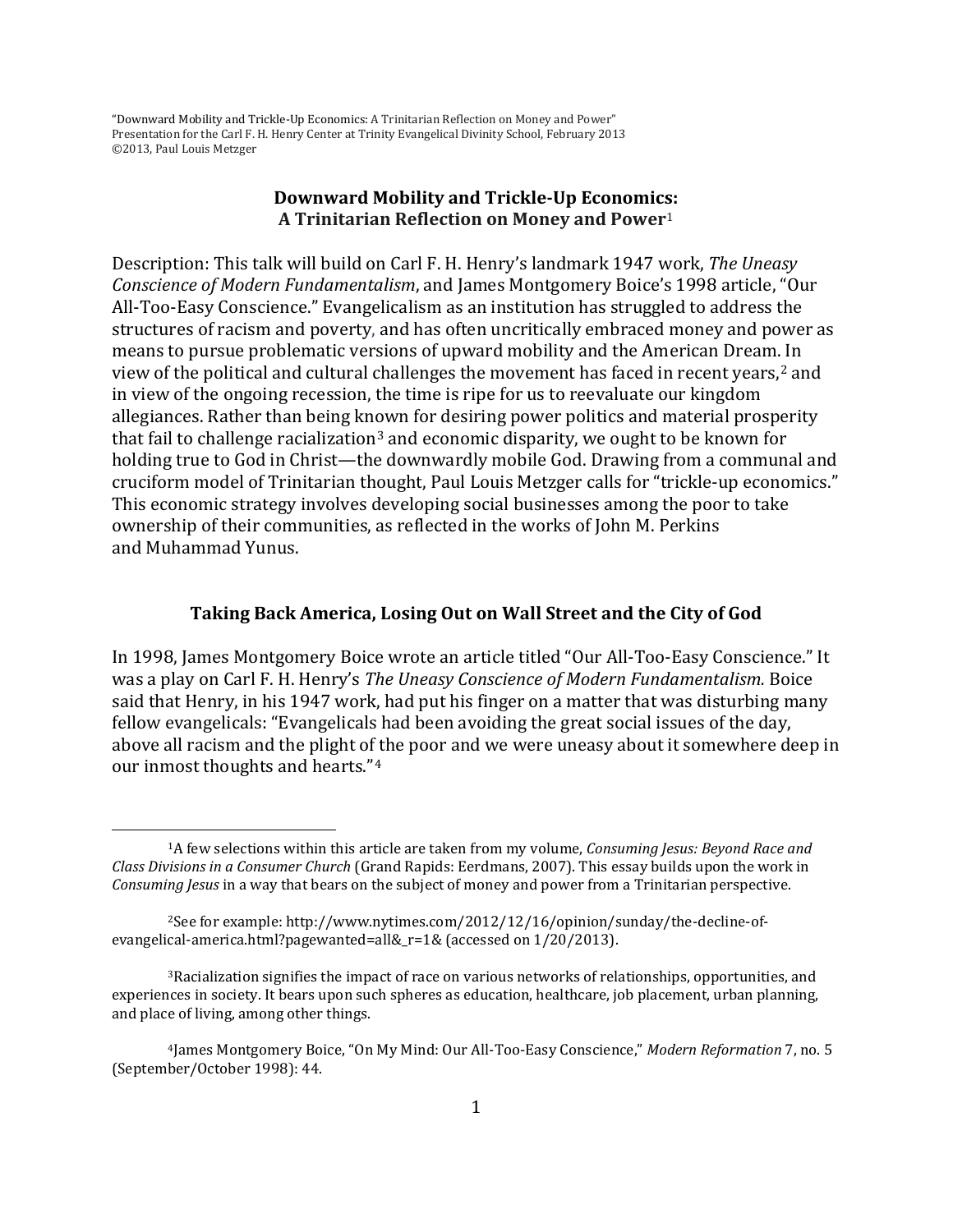In his historic manifesto, Henry called the fundamentalist-evangelical movement to rigorous theological reflection and social engagement: "Fundamentalism is wondering just how it is that a world-changing message narrowed its scope to the changing of isolated individuals."[5](#page-0-3) Later Henry writes, "Whereas once the redemptive gospel was a worldchanging message, now it was narrowed to a world-resistant message. Out of twentiethcentury Fundamentalism of this sort there could come no contemporary version of Augustine's *The City of God.*"[6](#page-1-0)

Boice notes that the time had come for another book to be written, this time "The Easy Conscience of Modern Evangelicalism." Boice was referring to Martin Marty's claim that the most worldly people in America at the end of the twentieth century would be the evangelicals.[7](#page-1-1) Boice concurred with Marty's assessment: "We have fulfilled his prophecy, and it is not yet the year 2000." Boice argued that evangelicals have fixed their gaze on gaining the kingdom o[f](#page-1-2) the world and "have made politics and money our weapons of choice for grasping it."8 In addition to raising concerns about pop psychology and the like replacing sound biblical doctrine, he lamented the evangelical movement's preoccupation with "success, wonderful marri[ag](#page-1-3)es and nice children," in addition to being fixated on "numerical growth and money."9 Troubled that evangelicals cared very little for "getting right with an offended God," Boice exhorted them to take seriously the words of the prophet Amos, who spoke the following words to a culture much like the present: "Woe to them who are at *ease* in Zion." Boice said that fellow evangelicals should become uneasy about their complacency and comfort. One area where this complacency is evident is the evangelical community's failure in the inner cities of America: "I would like us to become uneasy about our failure to establish strong churches in America's inner cities, where the breakdown of American culture is so obvious and the needs of the people are so great."[10](#page-1-4)

<span id="page-1-5"></span>It is important to point out that ministries such as World Vision emerged from within evangelicalism in the middle and late twentieth century to address such pressing concerns as poverty around the world. Moreover, increasing efforts are in place to address global

<span id="page-1-4"></span><span id="page-1-3"></span>6Henry, p. 19. 7Boice, p. 44. 8Boice, p. 44. 9Boice, p. 44. 10Boice, p. 44.

<span id="page-1-2"></span><span id="page-1-1"></span><span id="page-1-0"></span><sup>5</sup>Carl F. H. Henry, *The Uneasy Conscience of Modern Fundamentalism* (Grand Rapids: Eerdmans, 1947; reprint, with a foreword by Richard J. Mouw, 2003), p. 14.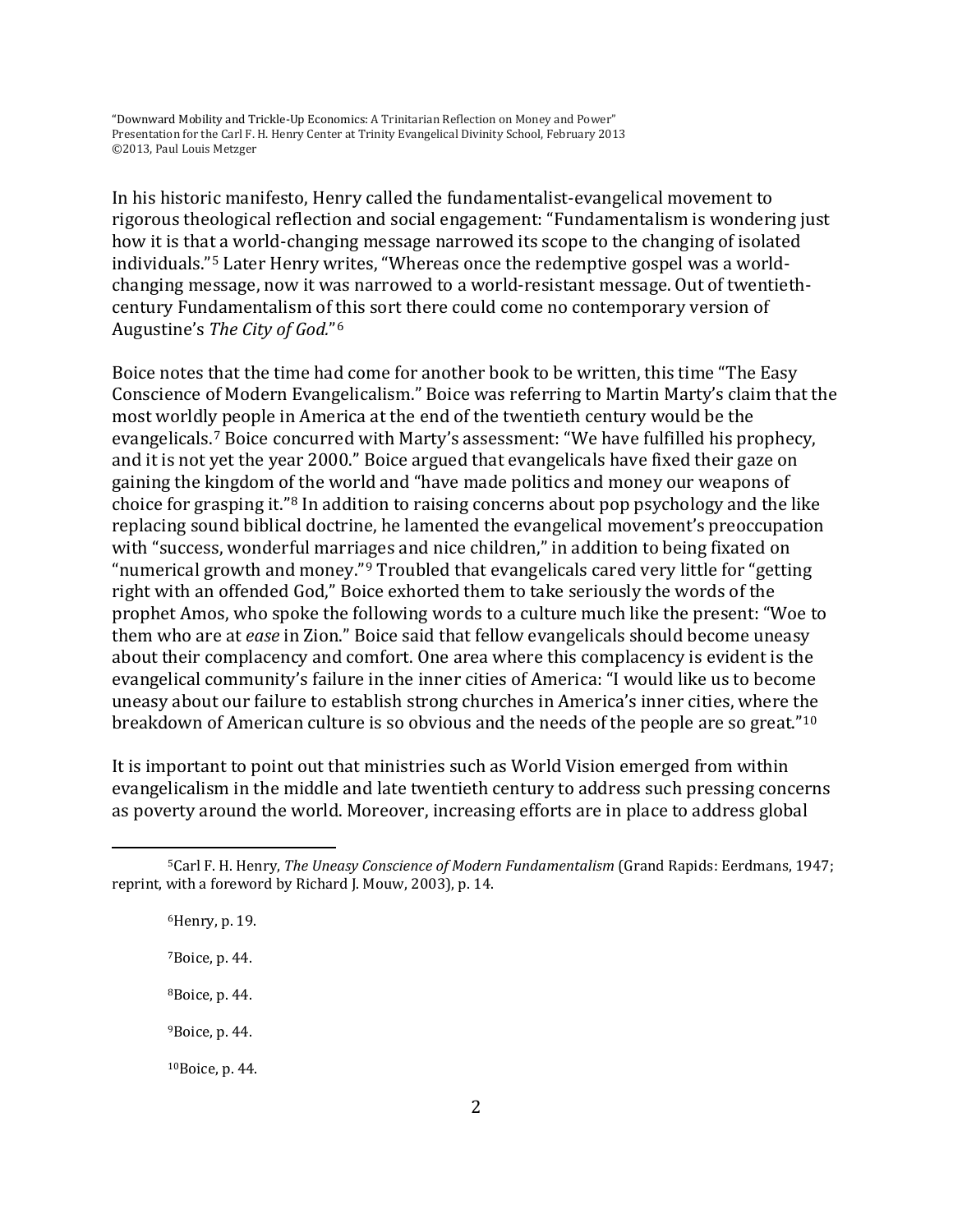l

poverty. Evangelicals are making great headway here. However, as a movement, evangelicalism has largely failed to address the pressing structural race and class problems in the United States.[11](#page-1-5) In a forthcoming book titled *The Evangelicals You Don't Know*, *USA Today* religion columnist Tom Krattenmaker applauds the efforts of what he considers a new breed of Evangelicals who are more compassionate in their outlook and engagement of the poor. Still, Krattenmaker raises the concern of many that while Evangelicals are engaging increasingly in charitable enterprises toward the poor, they are not advocating for political policies that would fight against the structures that make and keep people poor.[12](#page-2-0)

Are we as a movement fixated with middle class values? Perhaps. George Marsden has claimed that the fundamentalist reaction around the time of the Scopes Monkey trial did not spell an apolitical orientation or the abandonment of social policies. Rather, it signified fixation on conservative middle-class American social values common around the time just prior to the great Scopes-Monkey controversy's emergence.[13](#page-2-1)

As is well known, the Scopes Monkey trial in Dayton, Tennessee back in 1925 served as a key symbol of the fight between creation and evolution in America. It also had an enormous

<span id="page-2-2"></span><span id="page-2-1"></span>13George Marsden, *Fundamentalism and American Culture: The Shaping of Twentieth-Century Evangelicalism — 1870-1925* (Oxford: Oxford University Press, 1980), p. 93.

<sup>11</sup>Michael O. Emerson and Christian Smith, *Divided By Faith: Evangelical Religion and the Problem of Race in America* (New York: Oxford University Press, 2001).

<span id="page-2-0"></span><sup>12</sup>Tom Krattenmaker, *The Evangelicals You Don't Know* (Lanham, Maryland: The Rowman and Littlefield Publishing Group, 2013). In view of this assertion, it is worth noting what a 2012 article in *The Economist* claims: "The vast majority of evangelicals oppose gay marriage. They are more likely than nonevangelicals to oppose extra funding for public education, unemployment benefits and aid to the poor, both within and outside America. And a poll taken by the Public Religion Research Institute in 2010 showed that nearly half of all white evangelicals favour deporting illegal immigrants." "Lift Every Voice," *The Economist*, May 5th 2012 (See http://www.economist.com/node/21554201 {accessed on 1/20/2013}). See also The Pew Forum on Religion and Public Life's analysis of the connection between the Tea Party and white Evangelicals. "The Tea Party and Religion," February 23, 2011(analysis written by Scott Clement and John C. Green). "They draw disproportionate support from the ranks of white evangelical Protestants." "Americans who support the conservative Christian movement, sometimes known as the religious right, also overwhelmingly support the Tea Party. In the Pew Research Center's August 2010 poll, 69% of registered voters who agreed with the religious right also said they agreed with the Tea Party. Moreover, both the religious right and the Tea Party count a higher percentage of white evangelical Protestants in their ranks (45% among the religious right, 34% among the Tea Party and 22% among all registered voters in the August 2010 survey). Religiously unaffiliated people are less common among Tea Party or religious right supporters than among the public at-large (3% among the religious right, 10% among the Tea Party and 15% among all registered voters in the August poll)[. http://www.pewforum.org/politics-and-elections/tea-party-and](http://www.pewforum.org/politics-and-elections/tea-party-and-religion.aspx)[religion.aspx](http://www.pewforum.org/politics-and-elections/tea-party-and-religion.aspx) (accessed on 1/21/2013).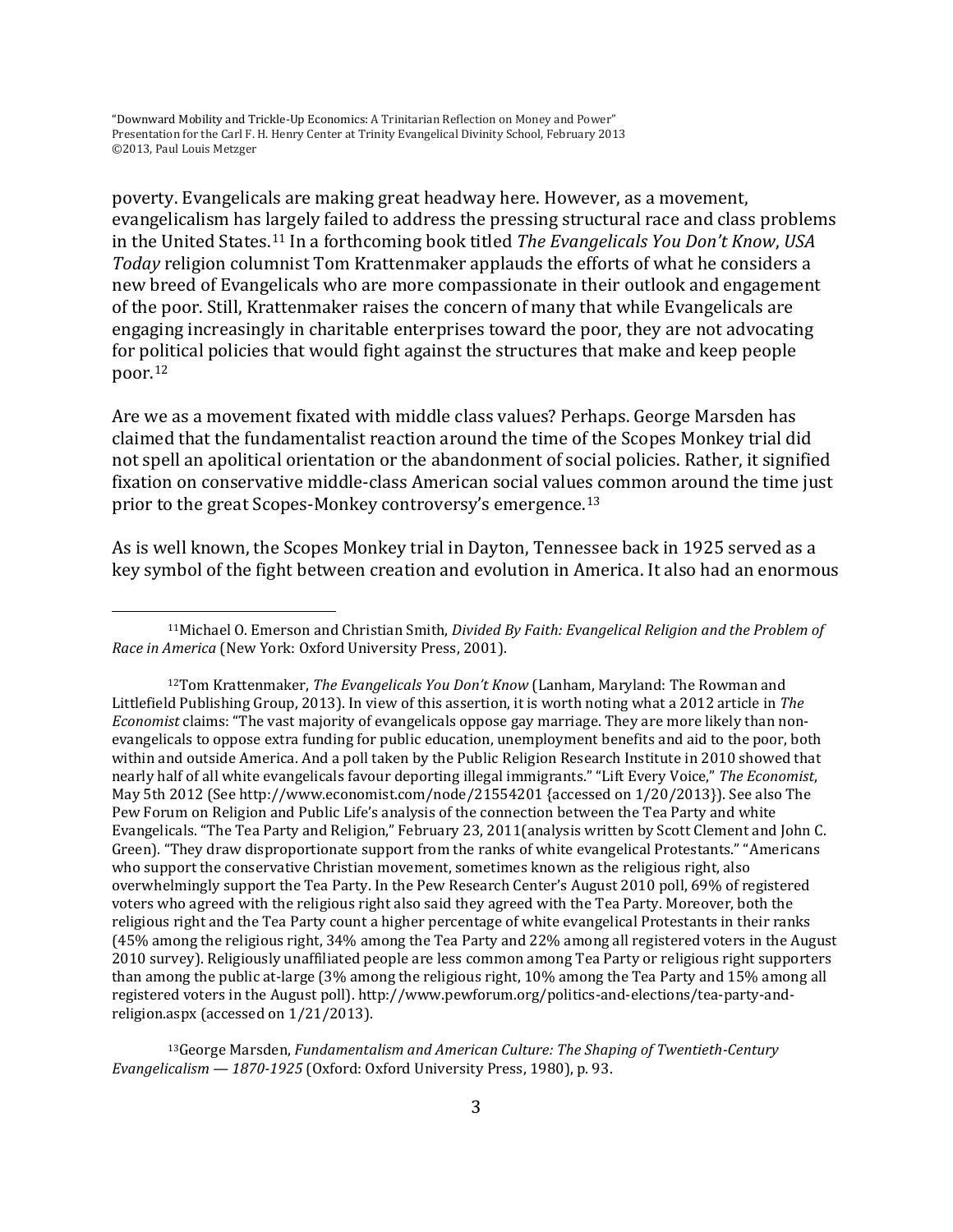impact on Fundamentalist-Evangelicalism's transformation and development.[14](#page-2-2) If the results of the trial in American society were indicative of reality, the creationists lost, even though they won the court case. While Darwin has gone on trial repeatedly in Evangelical circles over the years, I am not sure the same thing could be said regarding free market economics. As intense as the debate over creation and evolution was at the time, Marsden's claim suggests perhaps that a more subtle debate was (and is still) raging over the biblical creation narrative as it pertains to the market. While it became very difficult for orthodox Christians to espouse any form of evolutionary thought, the same may not have been the case for those who held to the survival of the economic fittest doctrine.

With this point in mind, I often see bumper stickers with a Jesus fish and a Darwin fish devouring one another. But I have never seen a bumper sticker depicting a Jesus fish fighting for its life with a Donald Trump fish. Regardless of how Charles Darwin or Donald Trump view(ed) Jesus or the Bible, they represent dominant systems of thought and life respectively: evolution-survival of the fittest; and market economics-survival of the economic fittest.

<span id="page-3-0"></span>Could it be that what Boice and others address speaks to a much larger problem than the historic divide between creationists and evolutionists? Could the worldliness and materialism that has run so rampant in our society, including within Evangelicalism, speak to a fixation with a different narrative—that of the market? Such is the claim of Gordon Bigelow, who draws from such works as Boyd Hilton's volume, *The Age of Atonement: The Influence of Evangelicalism on Social and Economic Thought, 1785-1865* (New York: Oxford University Press, 1992). If Bigelow is correct, it is not religion or the biblical narrative, but economics that offers the dominant creation narrative in our day, including for Evangelicals. Here is what Bigelow claims:

Economics, as channeled by its popular avatars in media and politics, is the cosmology and the theodicy of our contemporary culture. More than religion itself, more than literature, more than cable television, it is economics that offers the dominant creation narrative of our society, depicting the relation of each of us to the universe we inhabit, the relation of human beings to God. And the story it tells is a marvelous one. In it an enormous multitude of strangers, all individuals, all striving alone, are nevertheless all bound together in a beautiful and natural pattern of existence: the market. This understanding of markets—not as artifacts of human civilization but as phenomena of

<sup>14</sup>Marsden writes, "It would be difficult to overestimate the impact" of this trial "in transforming fundamentalism" (Marsden, p. 184). The fundamentalists' cultural loss to the evolutionists, modernity and liberal theology led to a seismic shift and a volatile reaction.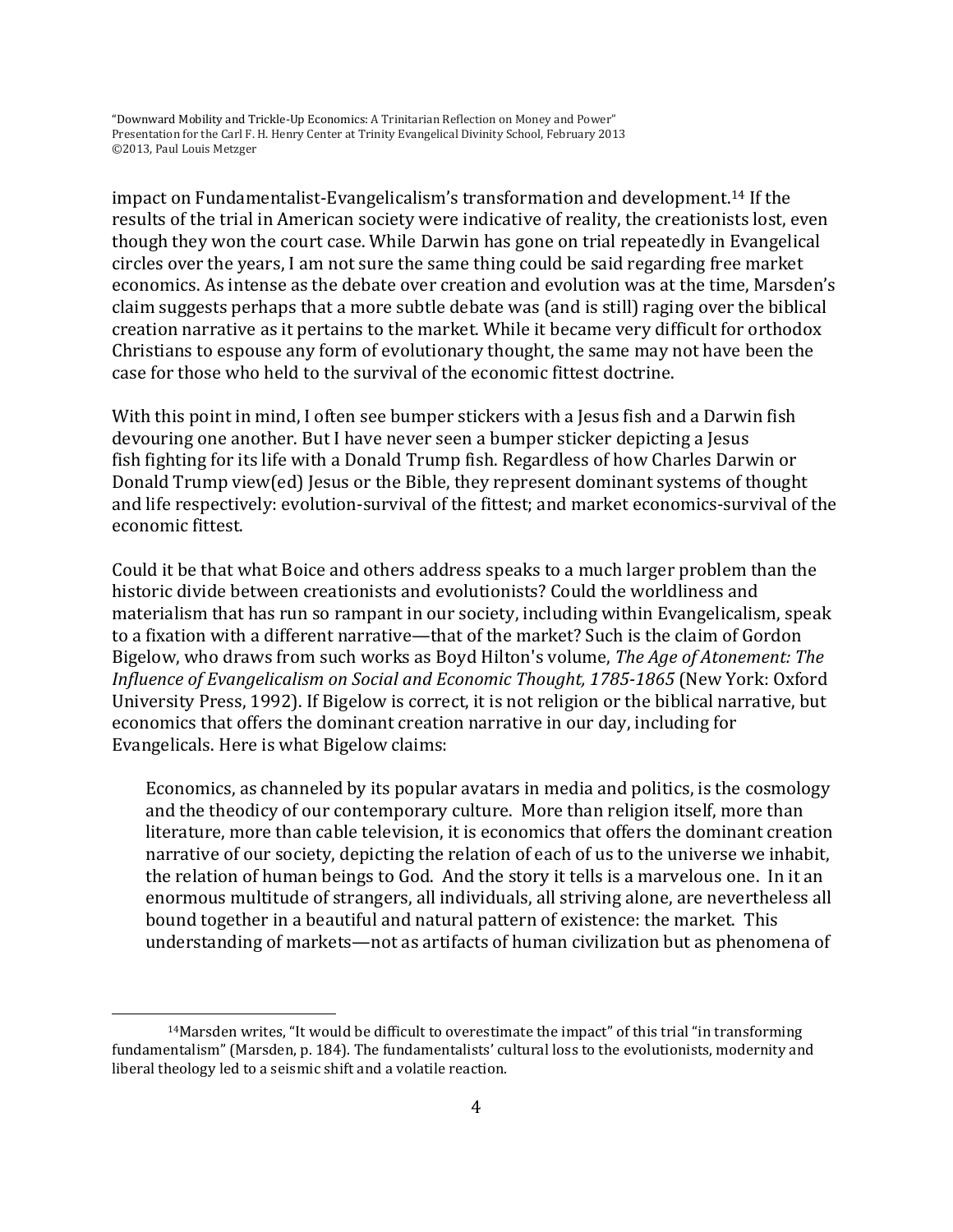$\overline{\phantom{a}}$ 

nature—now serves as the unquestioned foundation of nearly all political and social debate.[15](#page-3-0)

If Bigelow is correct, and I believe he is, in asserting that economics (in particular, the model generated by the "neoclassical" school of economics) is the cosmology and theodicy of our contemporary culture, wouldn't Evangelicals consider challenging it with the same kind of passion that went into the fight with Darwinian evolution? For Bigelow, Evangelicalism as a movement could not be an outspoken opponent because it often assumes the free (and unregulated) market economics narrative as gospel truth and embraces it with blind faith, just like many other institutions and groups in our society.[16](#page-4-0) According to Bigelow, Evangelicals don't simply assume the market's gospel truthfulness. They champion it. In his estimation, Evangelicals have been responsible for cultivating the sense of scientific certainty around markets. If he is accurate, the movement has been far more successful in generating support for the evolutionary supremacy of the market system than it has in challenging Darwin's *Origin of Species*. But would it not be difficult to challenge genetic determinism and natural selection if the movement is conflicted, promoting an equally deterministic and naturalistic system?

15Gordon Bigelow, "Let There Be Markets: The Evangelical Roots of Economics," *Harper's* 310, no. 1860 (May 2005): 33.

<span id="page-4-1"></span><span id="page-4-0"></span>16A naïve regard for human nature that involves an Ayn Randian quality of confidence in rational selfinterest to keep everyone in check has pervaded our country's approach to the economic system for years. Former head of the Federal Reserve Board Alan Greenspan was summoned before Congress in 2008 to talk about the financial meltdown and problems with his handling of the economy. Greenspan had been of the unswerving mindset that there was no need for government's foreign intervention because the invisible hand of the market would regulate itself through competitive ventures based on companies' self-interest. Testifying before the Congressional Committee for Oversight and Government Reform on October 23, 2008, Greenspan responded to a line of questioning by Committee Chairman, California Democrat Henry Waxman. Greenspan told Waxman and the committee: "I made a mistake in presuming that the self-interest of organizations, specifically banks and others, were such that they were best capable of protecting their own shareholders and their equity in the firms." See "Alan Greenspan Explains 'Mistake' behind Global Meltdown: What Went Wrong on his Watch as Fed Chairman?" in *European Affairs*: vol. 10, num. 1-2, Winter/Spring, 2009 (http://www.europeaninstitute.org/2008120224/Winter/Spring-2009/alan-greenspan-explainsmistake-behind-global-meltdown.html; accessed on 2/10/2013). Greenspan's successor at the Fed, Ben Bernanke, shared Greenspan's shock and disbelief that "In order to make profits for their shareholders so that they (the CEO's and investors at these firms) could receive their bonuses and dividends (which were in the millions and tens of millions in some cases), agents at 'too big to fail' institutions engaged in increasingly irresponsible behavior." See the C-Span video of the 2008 Financial Crisis and Systemic Risk, Ben Bernanke Testimony, September 2, 2010 (http://www.c-spanvideo.org/program/295300-1 (accessed on 2/10/2013). I wish to thank my colleague Steve Longan for bringing the Greenspan and Bernanke testimonials to my attention. On the point of deregulation or unregulated markets, Muhammad Yunus writes, "In the developed world, governments usually perform their regulatory tasks reasonably well, although starting in the 1980s, conservative politicians have taken every opportunity to undermine government regulations." Muhammad Yunus with Karl Weber, *Creating a World Without Poverty: Social Business and the Future of Capitalism* (New York: Public Affairs, 2007), p. 7.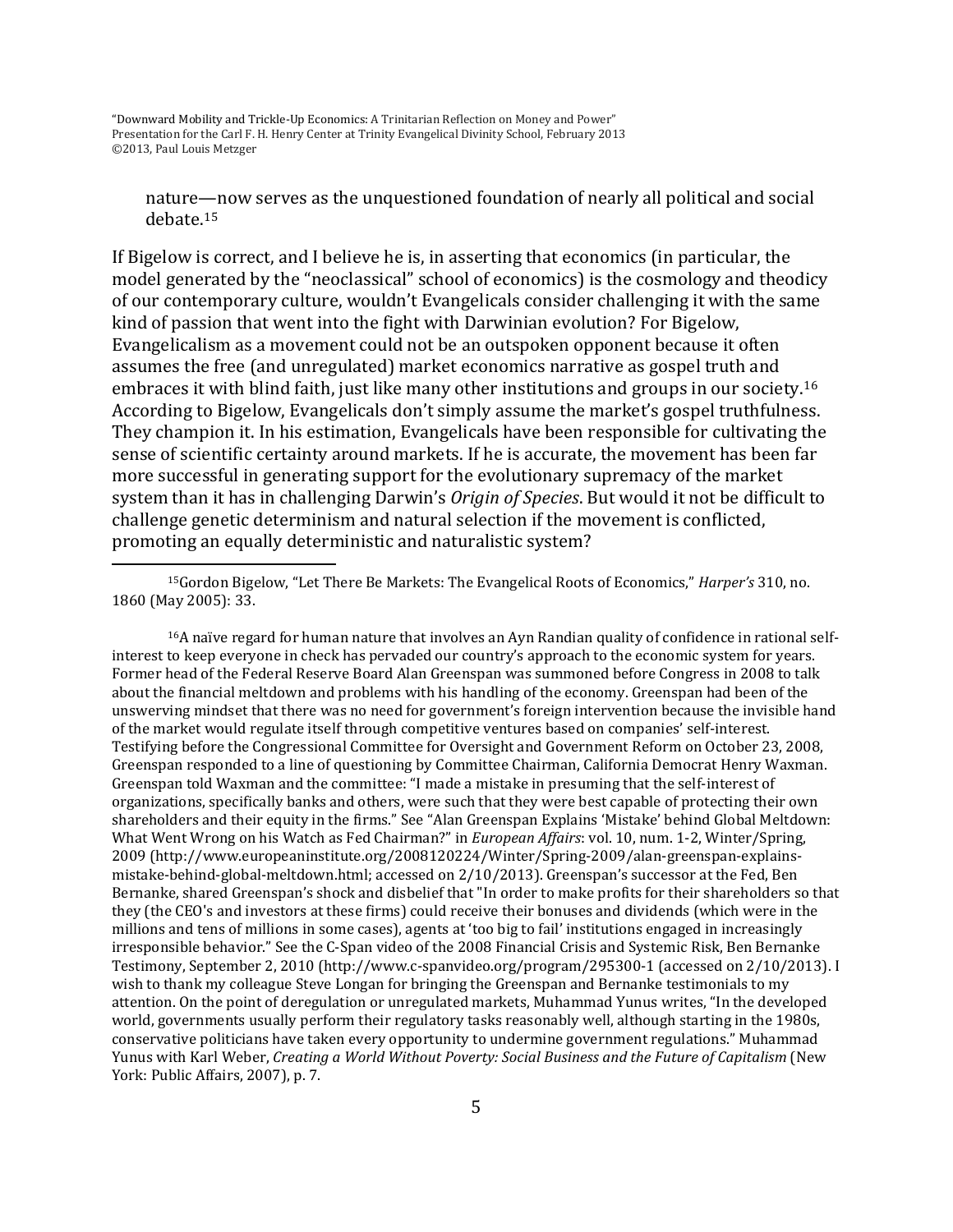$\overline{\phantom{a}}$ 

With this in mind, Evangelicalism must concern itself with combating the survival of the economic fittest today, for the story of the market, more than any other narrative, eclipses the biblical narrative. When framed naturalistically and non-communally, it impacts negatively holistic community, devalues human life as sacred and does not safeguard the poor and with it ethnic minority groups, given how race and class tend to track one another in America.[17](#page-4-1) To this subject, we now turn.

### **Taking Back the Biblical Narrative from the Market's Eclipse**

<span id="page-5-0"></span>How does the market's eclipse of the biblical narrative shape our view of human worth and identity? How should we re-envision life in view of the biblical narrative and its attentiveness to human flourishing, especially in the case of the most vulnerable populations? In this section, we will focus on how the market is often used to commodify life and how a Trinitarian model of communion challenges this framework that so often destabilizes ethnic minority communities and the poor. Later, in the final section, we will discuss what economic life might look like today in view of the biblical narrative and how it calls for human flourishing that includes privileged concern for the poor and ethnic communities that are so often marginalized. There we will call for a capitalism of a higher order, as we draw from the work of Evangelical civil rights leader, John M. Perkins and the Nobel Peace prize winner, Muhammad Yunus.

<sup>17</sup>This is not simply a problem for Evangelical Christians or Christians in general. It is a problem for all people, especially people of the Book. Jonathan Sacks, who served as the chief rabbi of the United Hebrew Congregations of the British Commonwealth, writes: "The fatal conceit for Judaism is to believe that the market governs the totality of our lives, when it in fact governs only a limited part of it, that which concerns the goods we think of as being subject to production and exchange. There are things fundamental to being human that we do not produce; instead we receive from those who came before us and from God Himself. And there are things that we may not exchange, however high the price. Jonathan Sacks, "Markets and Morals," *First Things,* No. 105 (Aug./Sept. 2000): 28. See also Michael J. Sandel's work, *What Money Can't Buy: the Moral Limits of Markets* (New York: Farrar, Strauss and Giroux, 2012). Sandel argues that we have shifted dramatically over the past three decades due to market triumphalism's rise. We have gone from having a market economy to becoming a market society, where nearly everything is up for sale based on thinking faith—that markets provide the primary means to achieve the public's good. According to Sandel, while the market economy is a valuable and effective tool for organizing productive activity, we have crossed the line. Not everything should be viewed as a transaction. Where do markets serve the common good, and where do they crowd out other important values and goods? Markets should not govern personal and public relations, including education, health, national security, etc. The financial crisis has caused us to back up and reevaluate the ability of markets to solve all problems.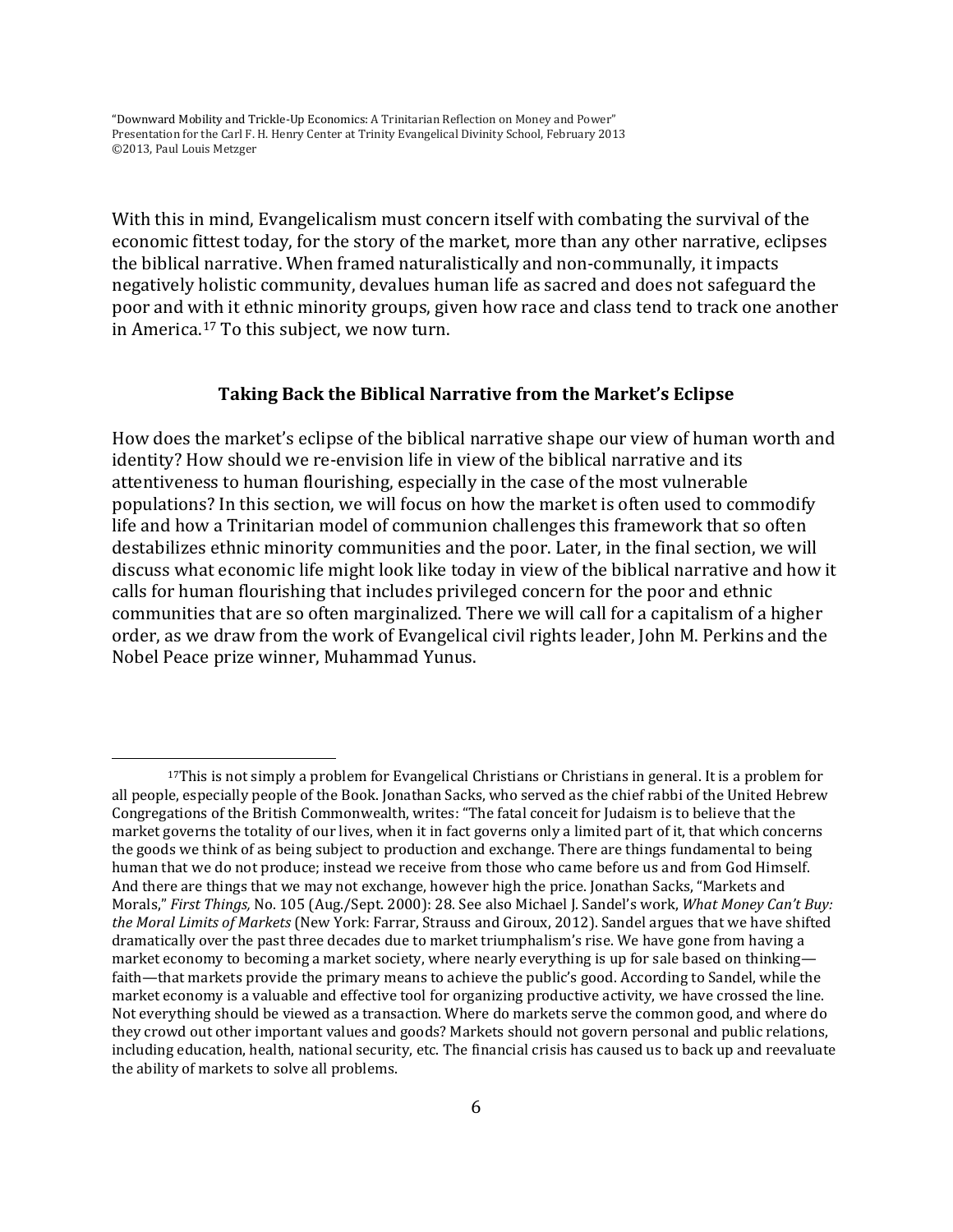l

<span id="page-6-2"></span>In keeping with [Big](#page-5-0)elow's statement, human identity is defined in individualistic and nonrelational terms. <sup>18</sup> Moreover, human worth is not inherent. Human being is a commodity. The market narrative defines worth contractually and pragmatically: production, sales, purchases, and consumption. That which does not benefit the market is ignored and deemed inferior, perhaps even abandoned[.19](#page-6-0) Some modern individualists—evangelical or otherwise—go so far as to conceive of human significance through the lens of productivity and consumption. Now if human identity is construed as "I produce and consume; therefore, I am," and if "all social relations . . . can in principle be exchanged as commodities"[20](#page-6-1) (both of which are often implicit identity claims today), what ultimately is the point of being loyal to family and nation? What is one to make of those who virtually abandon their families to climb the corporate or ecclesiastical ladder, or those corporations who abandon their countries for tax breaks and shelters overseas? What happens to social solidarity? As with all commodities awaiting transaction, family and nation are valuable to

<span id="page-6-0"></span> $19^{\mu}$ The market . . . promises to make the consumer king, and encourages us to think that we are in charge. But the market charges a high price in return, namely, the increasing commodification of human life itself. To take just one example, as genetic knowledge becomes more complete and available to consumers through law, prospective parents will be subject to pressure to screen their pregnancies in order to screen out inefficiencies such as mental retardation, genetic disorders, etc." R. Kendall Soulen, "'Go Tell Pharaoh,' Or, Why Empires Prefer a Nameless God," in *Cultural Encounters: A Journal for the Theology of Culture* 1, no. 2 (Summer 2005): 54-56.

<span id="page-6-1"></span>20Don Slater, *Consumer Culture and Modernity* (Cambridge: Polity, 1997), p. 27. The Industrial Revolution also played a role in the emergent commodification of human life. The Industrial Revolution certainly increased production (often for the benefit of society), but it also separated the worker from his or her work. The worker became a cog in the system, playing a part, but never having ownership of the goods and services produced and provided. The worker experienced alienation, and still does so today. Marx took it further than I am doing here, seeking to deconstruct capitalism itself. For Marx's discussion of alienation, see the sections on this theme in David McLellan, ed. *Karl Marx: Selected Writings*, rev. ed. (New York: Oxford University Press, 2000).

<sup>&</sup>lt;sup>18</sup>In his work on Jonathan Edwards, Robert Jenson writes, "America's communal entity has been undone by the practiced supposition that we can be free only by treating one another and regarding ourselves as inertial masses, bouncing merely casually against each other in public space." Robert W. Jenson, *America's Theologian: A Recommendation of Jonathan Edwards* (Oxford: Oxford University Press, 1988), p. 150. Jonathan Edwards called for the restructuring of the heart as well as social relationships. Regarding the latter, he spoke prophetically against the economic injustices bound up with the market system, which was emerging as a dominant force in his day. For example, Edwards called it fraud when merchants charged more for products than was necessary for providing them with an equitable income, and he called it extortion when merchants raised the cost of items based on poverty-stricken people's dependence on such products. And far from seeing the benefits of wealth as a sign of God's favor, he claimed that God often bestows riches on those he loathes the most. See page 143 of Jenson's work, *America's Theologian*, on Edwards' estimation of the market. See also the following treatises by Edwards: "The Sin of Theft and of Injustice" and "The Peace Which Christ Gives His True Followers" in *The Works of Jonathan Edwards,* vol. 2, with a memoir by Sereno E. Dwight, revised and corrected by Edward Hickman (Edinburgh: The Banner of Truth Trust; first published, 1834; reprint, 1979), pp. 220-26 and 89-93 respectively.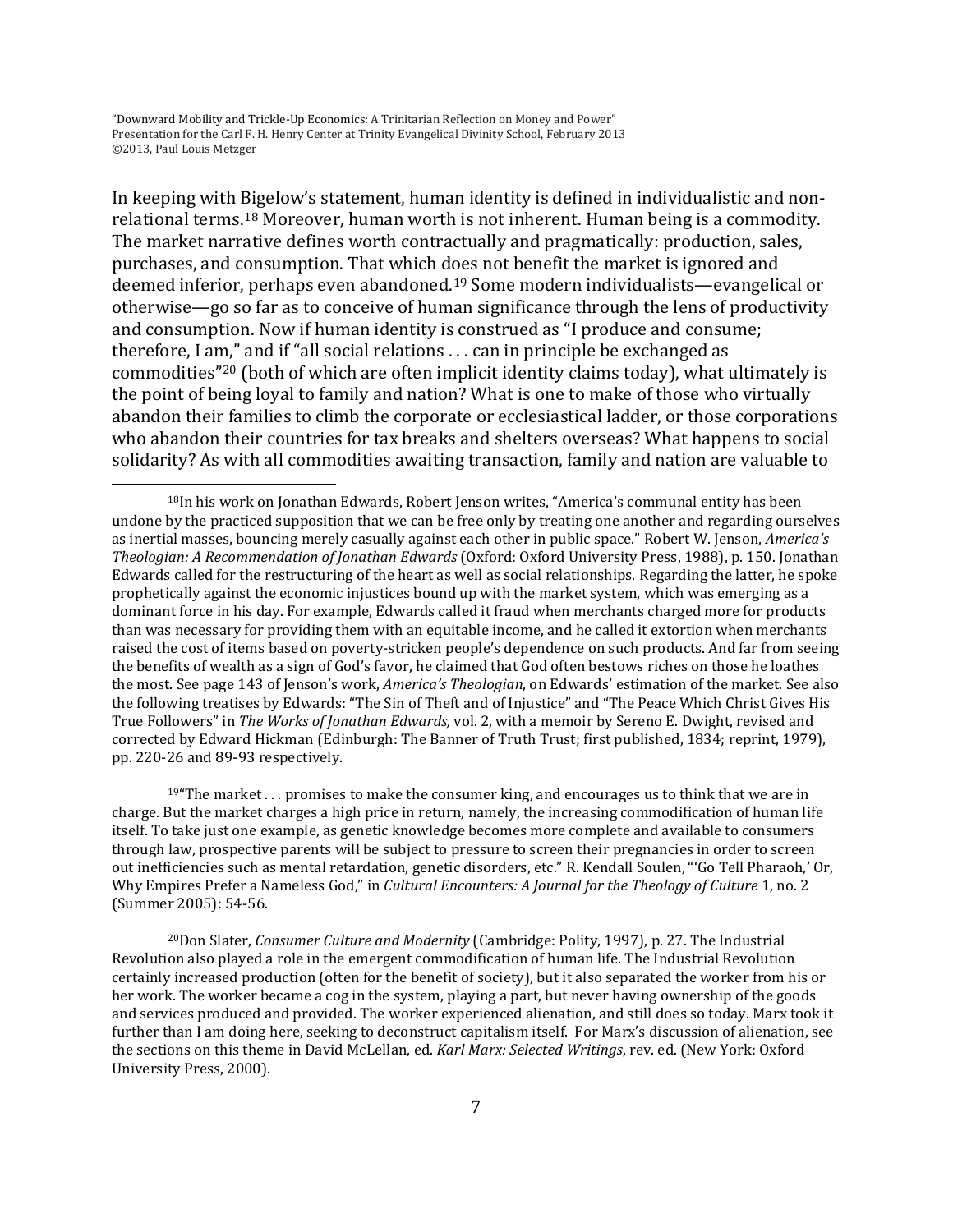$\overline{\phantom{a}}$ 

the extent that they serve useful purposes.[21](#page-6-2) The only value for anyone, including the poor and marginalized ethnic communities, is how they benefit the market—that is, what can be gained from them.[22](#page-7-0) When church growth models include justice packages as techniques

21A recent *Economist* article explores the longstanding debate on whether firms should focus their attention on shareholders or stakeholders: "The economic crisis has revived the old debate about whether firms should focus most on their shareholders, their customers or their workers." "In an article in a recent issue of the *Harvard Business Review*, Roger Martin, dean of the University of Toronto's Rotman School of Management, charts the rise of what he calls the 'tragically flawed premise' that firms should focus on maximising shareholder value, and argues that 'it is time we abandoned it.' The obsession with shareholder value began in 1976, he says, when Michael Jensen and William Meckling, two economists, published an article, 'Theory of the Firm: Managerial Behaviour, Agency Costs and Ownership Structure', which argued that the owners of companies were getting short shift from professional managers. The most cited academic article about business to this day, it inspired a seemingly irresistible movement to get managers to focus on value for shareholders. Converts to the creed had little time for other 'stakeholders': customers, employees, suppliers, society at large and so forth. American and British value-maximisers reserved particular disdain for the 'stakeholder capitalism' practised in continental Europe." "A New Idolatry," *The Economist*, April 22, 2010; <http://www.economist.com/node/15954434> (accessed on 1/20/2013). Shareholders are stakeholders in corporations, but not all stakeholders are shareholders. While shareholders own portions of companies through owning stocks, stakeholders are concerned about the performance of companies based on various factors, not just the appreciation of stocks. Stakeholders can include employees, customers, suppliers, bondholders, and the general public. According to a May 8, 2009 entry at *Investopedia*, "The new field of corporate social responsibility (CSR) has encouraged companies to take the interests of all stakeholders into consideration during their decision-making processes instead of making choices based solely upon the interests of shareholders. The general public is one such stakeholder now considered under CSR governance. When a company carries out operations that could increase pollution or take away a green space within a community, for example, the general public is affected. Such decisions may be right for increasing shareholder profits, but stakeholders could be impacted negatively. Therefore, CSR creates a climate for corporations to make choices that protect social welfare, often using methods that reach far beyond legal and regulatory requirements" (http://www.investopedia.com/ask/answers/08/difference-between-a-shareholder-and-astakeholder.asp#ixzz2HbNHKW1W; accessed on 2/9/2013). See the debate, "'Stakeholders vs. Shareholders': Haas faculty debate 'Whom exactly should business serve?'"

<span id="page-7-1"></span>(http://www.youtube.com/watch?v=yQ1x8jKLWDg; accessed on 2/9/2013).

<span id="page-7-0"></span>22In the award-winning AMC television series, *Mad Men*, which is based in the 1950's and '60's, the only times the advertizing firm featured in the show demonstrates concern for the African American community is when it believes such concern will generate more sales for their corporate clients. The opening segment of the series begins with Don Draper talking to an African American waiter in a bar, asking him about his preferred brand of cigarette and developing an ad line as a result of the conversation. Don Draper's interest in the man is only economic. He expresses displeasure with the head waiter for intruding in their conversation because of the latter's concern over his waiter talking with Draper. The head waiter's racial concerns annoy Draper because they keep him from his work; Draper's racial attentiveness is economically driven, though not in the same way as the head waiter. Draper is trying to gain customers; the head waiter is trying not to lose a customer. Later, ad men show interest in African Americans and their community's interest in a brand of TV sets. Still, at another point, these Madison Avenue ad men make clear their frustration over the civil rights movement. Their interest is not shaped by wanting to see the African American community flourish, but by wanting to benefit economically from them and everyone else who comes across their path.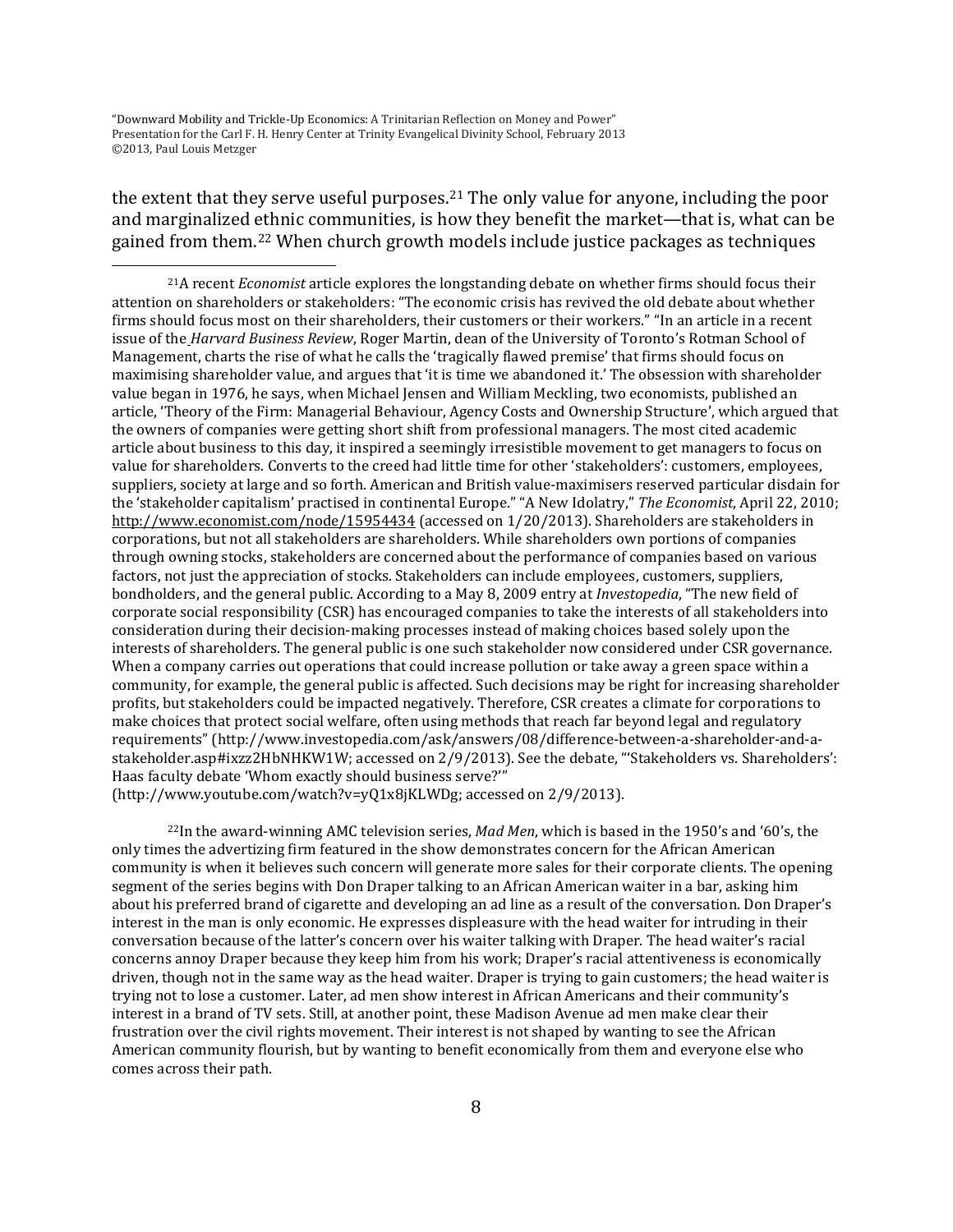$\overline{\phantom{a}}$ 

and tools to bring in seekers, it is only a matter of time when such churches will discard those justice packages. Why? Depending on their prophetic import, those justice packages can prove too costly—alienating many consumer-oriented seekers from coming and/or long-term members with the biggest wallets from staying. The result in each circumstance is alienation from community.

So, where do we go both theologically and economically? A Trinitarian communal reflection that accounts for money and power and concerns itself with identifying with those in the margins is in order. A Trinitarian ontology of communion signifies that life is not ultimately about production and consumption, which ultimately leads to the fe[ar o](#page-8-0)f scarcity,<sup>[23](#page-7-1)</sup> but loving and just communion with others, including through our work.<sup>24</sup>

This is no small order given the great deal of talk about identity formation being conceived in terms of production and consumption in American society today. Such talk is found inside the American church as well. In fact, a noted pastor has called on men to be real men by moving from being merely consumers to being producers.[25](#page-8-1) Whether we are talking

<span id="page-8-0"></span> $24$ The Industrial Revolution played a role in the emergent commodification of human life. The Industrial Revolution certainly increased production (often for the benefit of society), but it also separated the worker from his or her work. The worker became a cog in the system, playing a part, but never having ownership of the goods and services produced and provided. The worker experienced alienation, and still does so today. Marx took it further than I am doing here, seeking to deconstruct capitalism itself. For Marx's discussion of alienation, see the sections on this theme in David McLellan, ed. *Karl Marx: Selected Writings*, rev. ed. (New York: Oxford University Press, 2000).

<span id="page-8-2"></span><span id="page-8-1"></span>25Mark Driscoll claims, "The marketing sweet spot for many companies is young men ages eighteen to thirty-four. These guys don't know what it means to be a man, and so marketers fill the void with products that define manhood by what you consume rather than what you produce…Men are supposed to be producers, not just consumers. You're defined by the legacy, the life, and the fruit that come out of you, not by what you take in. But most guys are just consumers." Driscoll speaks of relational qualities: "Paul says a man is "the image and glory of God" (1 Cor. 11:7). He is to reflect the truth, goodness, love, and mercy of Jesus, his God and Savior. He is the glory of God… Men, you are to be creators and cultivators. God is a creator and a cultivator and you were made to image him. Create a family and cultivate your wife and children. Create a ministry and cultivate other people. Create a business and cultivate it. Be a giver, not a taker, a producer and not just a consumer. Stop looking for the path of least resistance and start running down the path of greatest glory to God and good to others because that's what Jesus, the real man, did." While Driscoll attends to relationships, the predominant emphasis is framed in terms of production and consumption categories. Mark Driscoll, "The World Is Filled with Boys Who Can Shave," in *The Washington Post*, August 22, 2010. (http://newsweek.washingtonpost.com/onfaith/panelists/mark\_driscoll/2010/08/the\_world\_is\_filled\_with\_ boys who can shave.html; accessed on 2/9/2013). Even the parable of talents (Matthew 25:14-30), where Jesus calls us to be good stewards and multiply resources and dividends, must be viewed in the context of the entire gospel, which involves loving one's neighbor sacrificially as oneself. The text that follows highlights concern for those most in need (the hungry, thirsty, strange and alone, naked, sick and imprisoned) and their relation to Jesus (See for example Matthew 25:42-46).

 $23$ On the fear of scarcity, see Walter Brueggemann, "The Liturgy of Abundance, the Myth of Scarcity," *The Christian Century*, March 24-31, 1999, p. 342.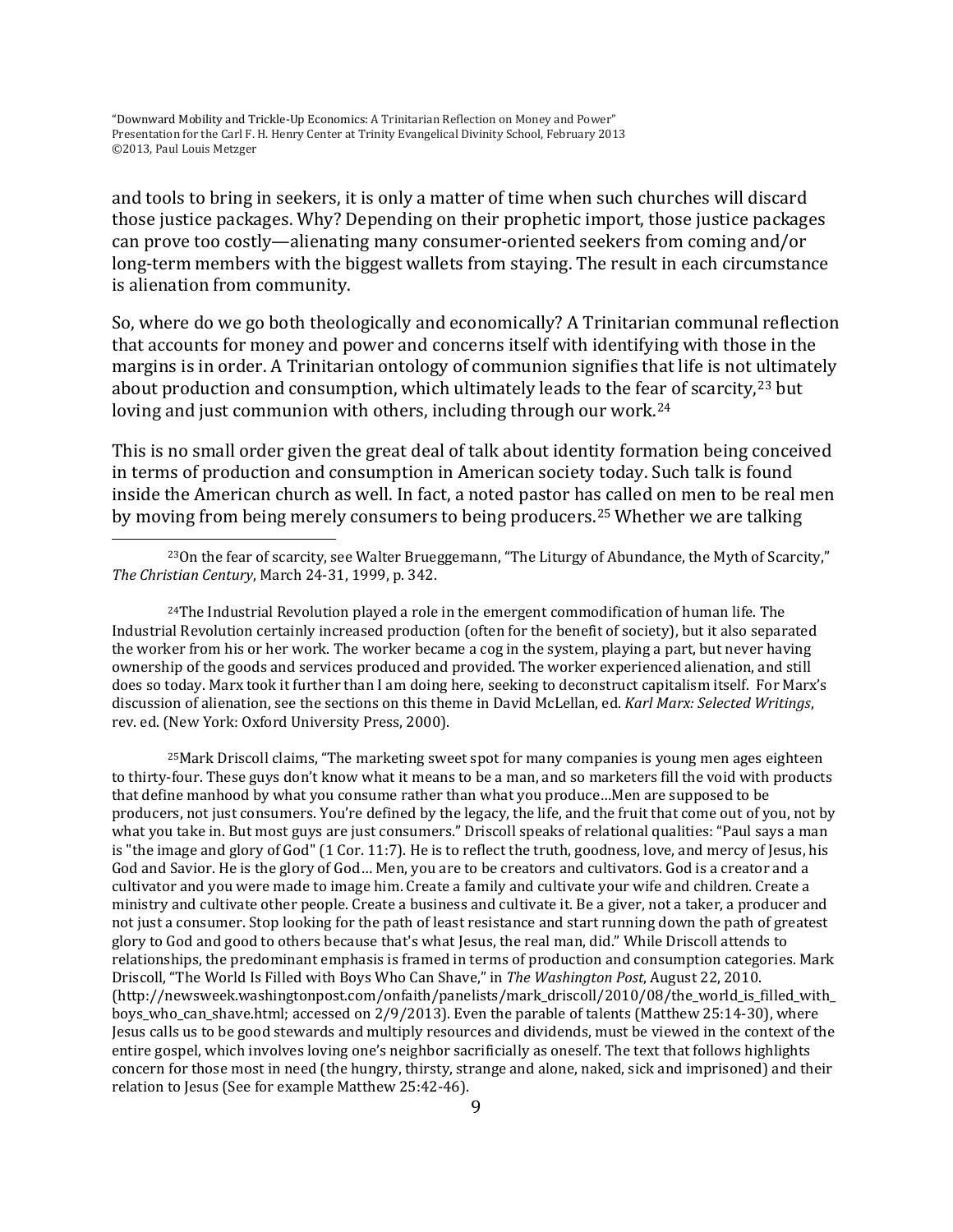about men or women, we need to move beyond thinking of humans as mere producers and consumers and approach human identity and the church in communal terms. So, instead of separating people into classes such as producers and consumers, we must encourage everyone to move toward being "communers."[26](#page-8-2)

Of course, we consume even as we produce, and everyone produces and consumes in some manner. However, we must never reduce our communal identity as humans and as the church to acts of production and consumption. Why? I maintain that the Bible teaches that we are created in the image of the triune God who creates us as an overflow of holy, loving communion; God's purpose is to create and, after the fall, to transform us so that we can share in the glory of this loving, holy communion in the divine life for all eternity (Gen. 1:26-27; Jn. 17). Creation and production are not the ultimate categories. They point beyond themselves to something even more profound—communion with God and one another. The power of production and consumption are not foundational, but rather the power of loving communion.

Another reason why we must speak in more communal terms rather than reductionistic terms involving mere production and consumption is that the latter categorization scheme leads to a bifurcation of humanity and destructive power dynamics. When we move from communer categories to producer and consumer distinctions or divisions we destroy the possibility of experiencing profound relationality. Relationality always involves reciprocity and mutuality. It is never unidirectional.

I will offer three examples of how this bifurcation affects us. If, for example, we define noble people as those who produce, it leads to a devaluing of those who consume their products. Related to this point, do not producers need consumers to consume what they produce? Does that not entail the need for fostering at least two classes of people? The producers—the elect or naturally selected by their own survival instincts—will "enslave" or at least corral others to be consumers so that they can make their own election or natural selection sure. In the church culture today, there is at times a tendency to identify entrepreneurial creativity with a greater sense of personal worth and identity. Many

<span id="page-9-0"></span> $26$ The same goes for talk of being purposeful. Our purposefulness flows from our relational ground rather than the other way round. Thus, as important as being purposeful is, we need to move beyond a "purpose-driven" to a "being-driven" framework. See chapter one of Brad Harper and Paul Louis Metzger, *Exploring Ecclesiology: An Evangelical and Ecumenical Introduction* (Grand Rapids: Brazos, 2009). For an example of the other emphasis, see Rick Warren, *The Purpose Driven Church: Growth Without Compromising Your Message & Mission* (Grand Rapids: Zondervan Publishing House, 1995). While Warren's five purposes are certainly biblical (see pp. 103-107), and while he is right in claiming that all too often our work for God crowds out our worship of God (p. 103), he needs to make clear that our purposeful worship and love for God flows out of God's loving us into being *as* his people. In addition to *Exploring Ecclesiology*, another work that develops a communal ontology is John D. Zizioulas, *Being as Communion: Studies in Personhood and the Church*, new edition (London: Darton, Longman & Todd Ltd., 2004).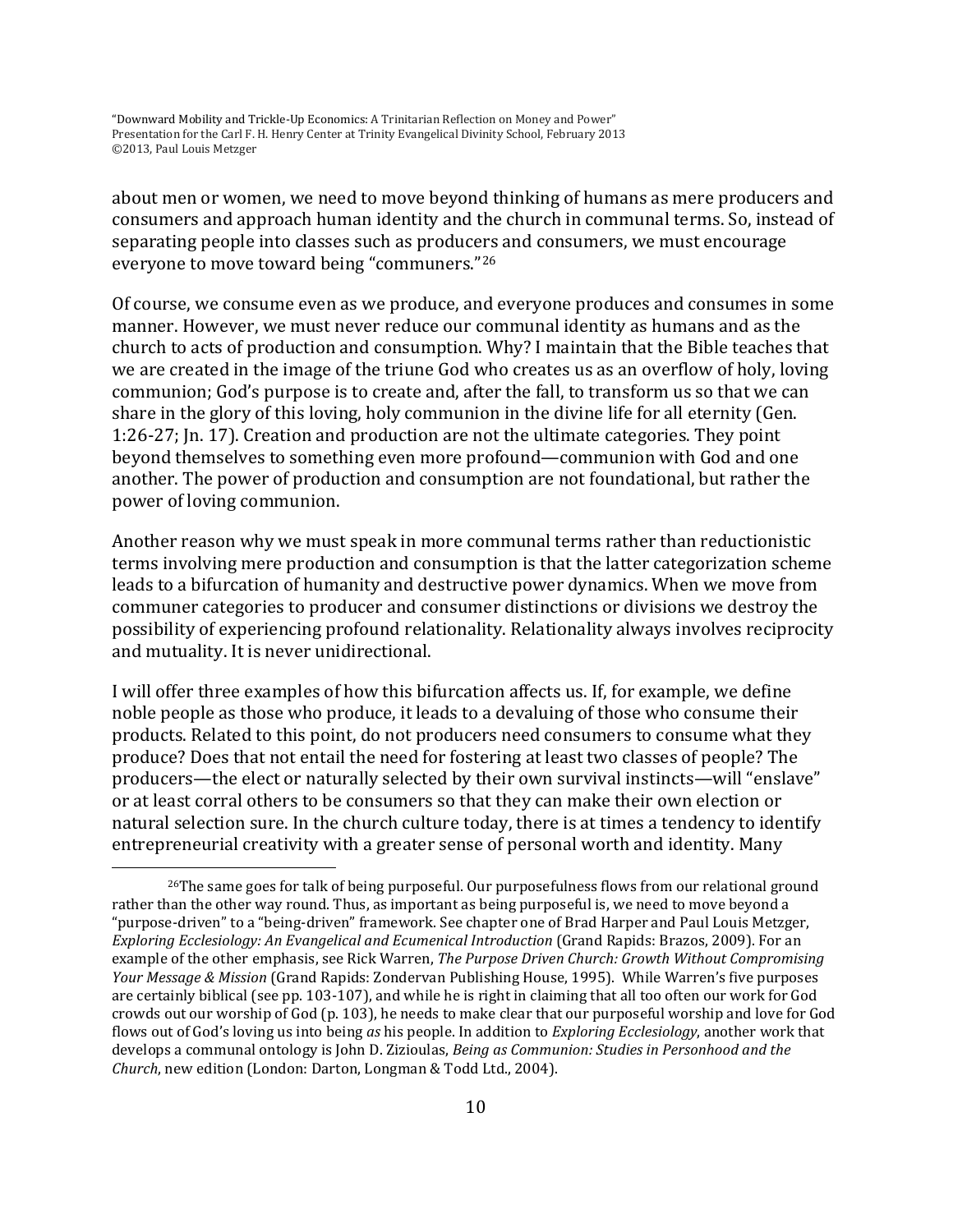Evangelicals rightly challenge consumerist tendencies and greed, but our production proclivities can still enforce an "us" and "them" mindset: those who produce the best justice packages for those in need of food and other necessities should not be seen as having the most worth; as important as these justice entrepreneurs are, we all have worth as we share life and resources with one another. We all have something to offer when we view matters relationally. Those who have the least "stuff" often have the most to teach us relationally, for they have learned the secret of the meaning to life: the fullness of life is experienced not in the abundance or creation of possessions, but in the abundance of communal presence.

Besides noting the problem of enforcing and reinforcing two classes of people by way of productivity, we can easily move in the opposite direction by promoting a state of affairs where those who consume the most win. This problem often has economic as well as ethnic dimensions. The developed world—which generally is very white—consumes an inordinate percentage of the world's resources, while the non-white developing world with its human and natural resources is used increasingly as the field to produce the goods for these enlightened, developed world consumers.[27](#page-9-0)

Beyond considering class and race issues, we must also account for matters of gender. If women stay home, that does not mean they are not producing. While husbands may be the breadwinners in some homes, they are not alone in cultivating family life. To many people, housewives and househusbands do not appear to contribute to the bottom line, if we think simply in production and consumption categories. As Lesslie Newbigin has argued, "According to the "post-Enlightenment project," "all human activity is absorbed into labor. It becomes an unending cycle of production for the sake of consumption." According to this view, "what does not enter the market is ignored." Thus the homemaker is set to the side as insignificant because her or his work does not benefit the market (while the "gambling syndicate, arms salesman and drug pusher" do).<sup>[28](#page-10-0)</sup> But when we think communally, we find

<sup>27</sup>Cynthia Moe-Lobeda also speaks of human value and race in terms of buying power: "Human worth is placed in relationship to buying power," where humanity is defined in terms of "homo economicus, consumens, et dominans" (the economic, consuming, and dominating creature). She illustrates this point by drawing attention to the value associated with "Euro-Americans" more successfully controlling and dominating the planet's resources than "people of color." As a result of such dominance and control, they are esteemed as being inherently more valuable and more fully human and therefore have more human rights. . . ." Cynthia D. Moe-Lobeda, *Healing a Broken World: Globalization and God* (Minneapolis: Fortress Press, 2002), p. 60. I agree with Moe-Lobeda's cultural analysis, but I would argue that its setting up of "Euro-Americans" and "people of color" as the two poles of oppressor-oppressed is too general; such a generalization diminishes and is harmful to the larger point of economic oppression. Economic oppression can and does transcend ethnic and racial boundaries. There are whites who oppress whites (i.e., "white trash"), even people of color who oppress whites and blacks.

<span id="page-10-1"></span><span id="page-10-0"></span><sup>&</sup>lt;sup>28</sup> Lesslie Newbigin, *Foolishness to the Greeks: The Gospel and Western Culture* (Grand Rapids: Eerdmans, 1986), pp. 30-31.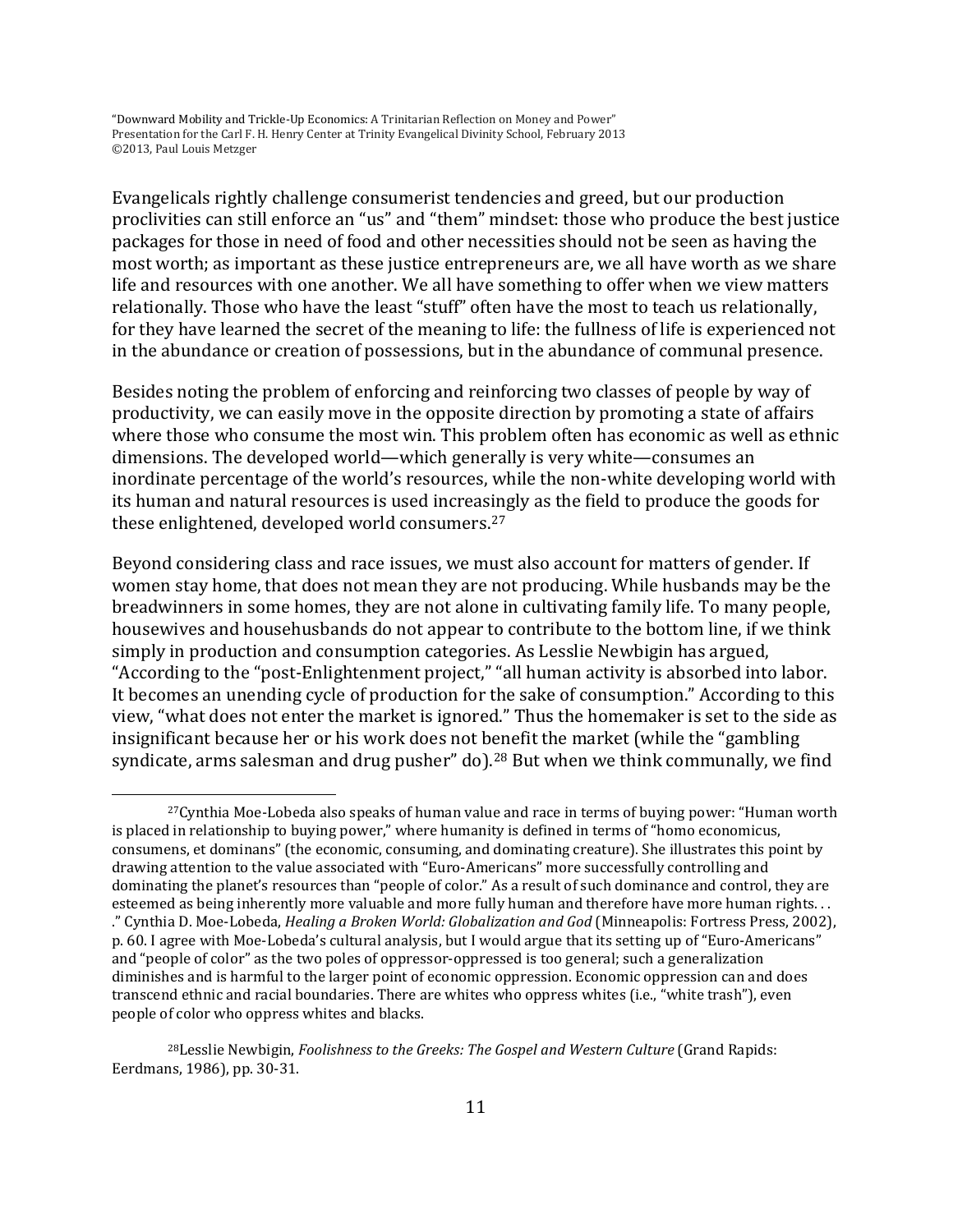that breadwinners in families are not the only ones producing. It is much more constructive to think in terms of sharing. From the standpoint of sharing, everyone is needed husbands, wives, and children. Everyone matters because everyone shares in communal life together.

We do not exist because we think, produce, or consume. In place of Descartes' "I think. Therefore, I am," and Macy's and Wal-Mart's "I shop. Therefore, I am," we must think in terms of "We are loved by God and one another. Therefore, we are." We exist ultimately because we are loved by God. God calls us to be communers—to respond to God's love by loving God and others in return (Mk. 12:30-31). As we move toward viewing life and people in communal terms, it will have a profound bearing on how we approach a variety of subjects. Most importantly, it will help us move from treating other people as objects, and see them as human subjects who really matter. In effect, it leads to a just love.

Dr. John M. Perkins' model of Christian community development is grounded in God's communal love. Not only has he been known for calling for integration and redistribution, subjects to which we will return, but also he shares the vision of the late Dr. Martin Luther King, Jr. that the civil rights movement's long-term goal was the flourishing of the reconciled and beloved community in which everyone would share.<sup>[29](#page-10-1)</sup> Foundational to this aim is God's overflowing love that leads God's Son to relocate from heaven to earth to be with us and reconcile us to himself and to one another in and through the Spirit who binds us in love. Relocation and reconciliation lead to redistribution.

What are required today are social prophets, like Perkins, who proclaim the benefits of social profits through social businesses. Perkins, who influenced Boice, has claimed that prophetic voices must call the American church to repent of its capitulation to the freemarket system, which "has made America unfairly rich and is creating massive poverty."[30](#page-11-0) Free-market capitalism is very good at making money, but it is not very good at distributing it. Christians, on the other hand, have been called to *redistribute* our wealth, talents, and goods. Such thinking requires moving beyond individualism and entitlement thinking to social solidarity rooted in the economy of grace manifested in God's action in Christ.

Individualism and entitlement thinking cheapens our society. It cheapens the individuals who demand special privileges and things they do not deserve. What are we entitled to as Americans, whether we are rich or poor or somewhere in between? What are we entitled to as American Christians, whatever our socio-economic status? As Americans, are we entitled

<span id="page-11-1"></span><span id="page-11-0"></span><sup>29</sup>See the connection between King and Perkins in Charles Marsh's work, *The Beloved Community: How Faith Shapes Social Justice, From the Civil Rights Movement to Today* (New York: Basic Books, 2005).

<sup>30</sup>John M. Perkins, "Stoning the Prophets," *Sojourners* (Feb. 1978): 8.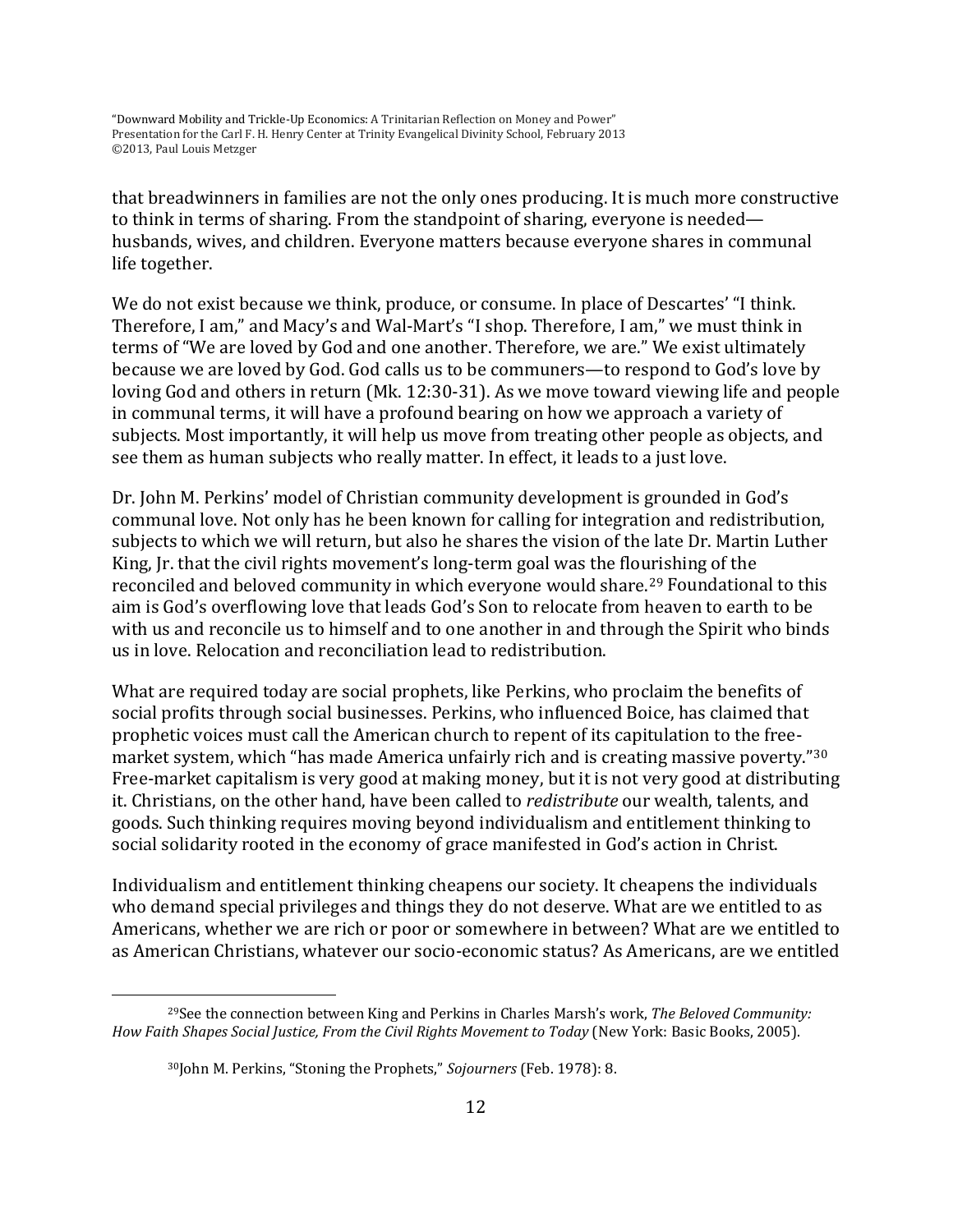to universal health care? Are we entitled to malnutrition and disease? As Christians, are we entitled to certain religious privileges not awarded to others based on being here first? Keep in mind that we weren't here first. The First Nations or Native Americans were here first, and the land was taken from them. As my late great Lakota Sioux friend Richard Twiss said, "The reason why they call it the land of the free is because they never paid us for it." So, how are we dominant or majority culture Americans and American Christians entitled to special privileges for something we did not earn or buy, and in some cases, actually seized?

It is very hard for people to pick themselves up by the bootstraps if they do not have any, as one African American pastor said. It is also very difficult for people to pick themselves up, if their kneecaps have been broken one too many times, as a white ivy league academic told me. As Perkins has shared countless people, he needed other people's help to get going and get ahead. He especially needed God's help. He's so grateful that God and others provided. How about you and me? Are we grateful for the level of success to which we have attained? Do we realize that others have made it possible for us to be where we are and that we did not do it alone?

In one sense, none of us are entitled to anything other than God's judgment. We do not deserve God's grace. That's why we are all indebted, and in more than one way. We are indebted to God and others and we demonstrate it by caring for others who don't deserve our compassion, just as we don't deserve God's grace (See Matthew 18:21-35; while the passage is about forgiveness, Jesus makes use of imagery bound up with forgiving economic debts; the same principle applies). Grace and gratitude change the conversation. Rich and poor and everyone in between move beyond entitlement thinking when grace is in our hearts, our homes, and in the public square. Together we become a people with a whole lot of class who redistribute our wealth freely because of our shared need.

<span id="page-12-0"></span>While God deserves our best and is entitled to everything, he laid down his life and gave everything to us. God's economy is one of self-giving love, not of getting as much as one can for oneself. God sacrifices himself for the other, even and especially when the other doesn't deserve it or even care. God is not the God who climbs the ladder, but who demonstrates his glory in downward mobility (See Philippians 2:6-8) and trickle up economics that make it possible for all of us to experience the riches of his grace (See Ephesians 4:7-13; while the passage is about spiritual gifting in the ecclesial body bound up with Christ's descent and ascent, it reflects the heart of a God who gives good gifts to people in various ways in view of his mercy in Christ and who makes it possible for them to be good stewards of his  $grace<sup>31</sup>$  $grace<sup>31</sup>$  $grace<sup>31</sup>$ ).

 $31$ This is a great Pauline passage on gifts. Here Paul frames consideration of the gifts in communal terms. As my colleague and *Exploring Ecclesiology* co-author Brad Harper claims, God gives gifts to us through persons, such as teachers, not teaching. The gifts cannot be seen as commodities. When God gives his grace, it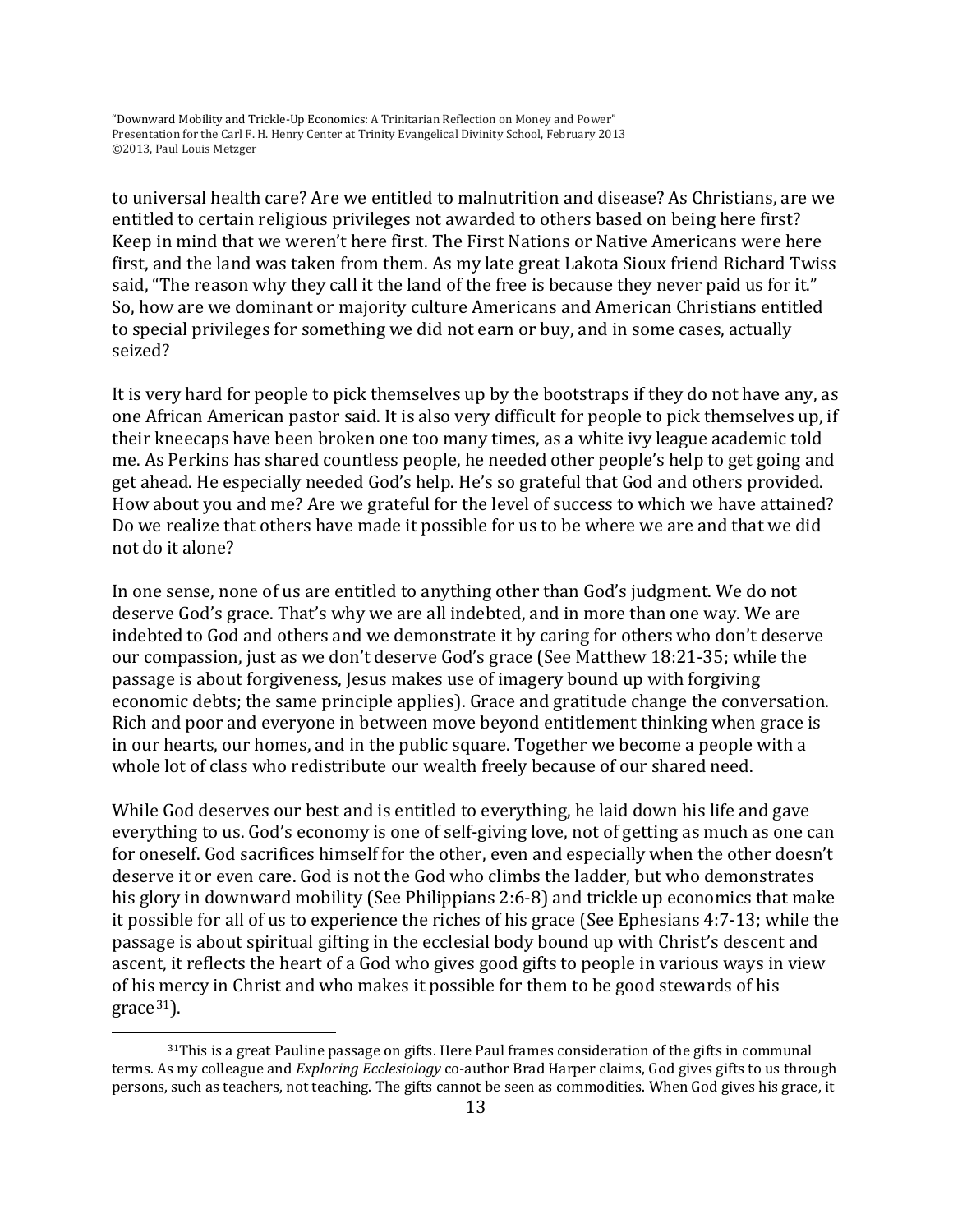$\overline{\phantom{a}}$ 

Downward mobility is truly upward mobility in view of Jesus, who was lifted up on the cross in his hour of glory (John 12:23-33). Such downward mobility which is truly upward speaks to the upside down nature of God's kingdom. In place of those attempts at taking back America from our enemies, Jesus calls us to lay down our lives for our enemies, those who are different from us and for those in the margins, as we take up residence ourselves in these spheres. Just as Jesus died to divine entitlement and privilege, we must do the same with white privilege.

Individual responsibility is important, but not enough. We are all responsible, and must all be engaged on a personal level. Even so, it is not enough. The recession should help all of us see this to be true,[32](#page-12-0) as the documentary *The Line* makes clear. Social solidarity is essential.

is the person of Christ, who also gives us persons as gifts as teachers, etc. Going further, the Spirit, too, is personal and is the gift of grace through whom God's very love is poured out into our hearts (See Romans 5:5; see also 1 Corinthians 13, which appears in the context of the discussion of spiritual gifts in 1 Corinthians 12 and 14; see also Jonathan Edwards' "Treatise on Grace" for his discussion of the Spirit as the personal grace of God; Jonathan Edwards, *Treatise on Grace and Other Posthumously Published Writings*, ed. Paul Helm {Cambridge: Lutterworth Press, 1988}). Evangelicals tend to view gifts as commodities of production rather than as communal persons who produce relational fruit. To return briefly to Ephesians 4, I wish to draw attention to a point on this passage made by my colleague Daniel Somboonsiri in personal correspondence. According to Somboonsiri, Paul's argument in this passage provides a beautiful view of economics broadly defined in light of the Trinity. When Paul quotes Psalm 68:18 in Ephesians 4:8, he likely does so from an Aramaic Targum which portrays God giving gifts to men, rather than the LXX or MT which speak of men giving gifts to God. Somboonsiri draws attention to Andrew T. Lincoln, *Word Biblical Commentary*, Vol. 42, *Ephesians* (Dallas, Texas: Thomas Nelson, 1990), pp. 242-243, in this context. According to Somboonsiri, the apostle's midrash combines the two texts to reveal that, through union with God, what is given to God is also for the body of Christ. If true, this combination provides a beautiful image of the Trinity engaged, not in consumption, but in communal sharing for the benefit of all. God has not consumed or hoarded what has been given to him by humanity. Neither is the church to hoard and consume what has been given by God, but rather to share with anyone in need (Ephesians 4:28).

<span id="page-13-0"></span>32According to the U.S. Census Bureau, nearly 50 million Americans are living in poverty (See "Census: U.S. Poverty Rate Spikes, Nearly 50 Million Americans Affected," CBSDC/AP, November 15, 2012; http://washington.cbslocal.com/2012/11/15/census-u-s-poverty-rate-spikes-nearly-50-million-americansaffected/; accessed on 2/11/2013). The 2011 U.S. Census figure for those living in poverty was 46 million (See "Income, Poverty and Health Insurance Coverage in the United States: 2011," United States Census Bureau, September 12, 2012; http://www.census.gov/newsroom/releases/archives/income\_wealth/cb12- 172.html; accessed on 2/11/2013). According to the Organisation for Economic Co-Operation and Development, the U.S. ranked third-highest in poverty among developed nations in 2011; Turkey and Mexico were the only developed nations whose rates were higher. According to the Office of Management and Budget, "and updated for inflation using the Consumer Price Index, the weighted average poverty threshold for a family of four in 2011 was \$23,021." "Income, Poverty and Health Insurance Coverage in the United States: 2011," September 12, 2012; United States Census Bureau;

http://www.census.gov/newsroom/releases/archives/income\_wealth/cb12-172.html; accessed on 2/11/2013). There are scores of other people who rise above this line but who are finding it very hard not to fall. I have found that poverty does not respect age or hard work or place. Concerning age, more than one out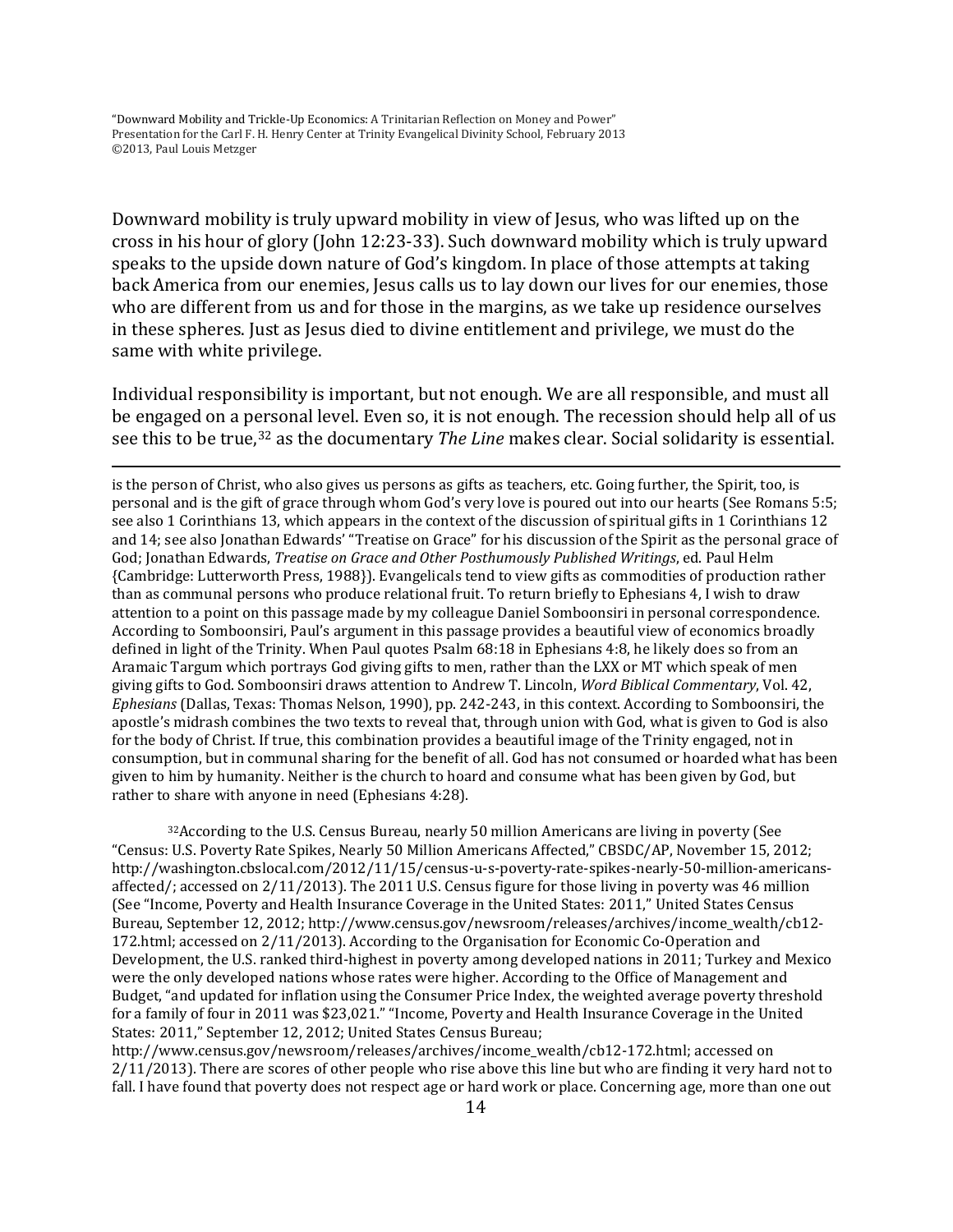l

Thus, as stated above, we need social prophets and social capital/businesses. To the subject of social prophets calling for a capitalism of a higher order that involves such things as social capital/businesses, we now turn.

#### **Taking on Board a Capitalism of a Higher Order**

Prophetic words are needed. Attention must be given to the doctrine of original sin and sin's horrors,<sup>[33](#page-13-0)</sup> including structural evil which involves such problematic forces as the racialization of our world. An alternative vision of life must be championed in place of the Randian utopia of individual, rational self-interest, which does not account adequately enough for an understanding of the social world<sup>[34](#page-14-0)</sup> and which also undercuts altruism. So, too, there is a need to challenge the scarcity thesis, the claim that value is bound up with supply and demand, and the utilitarian maxim that an action's outcome alone dictates its goodness or not. Consequences alone do not determine the value of an action. Moreover, it is important to critique the utilitarian claim that the aim is happiness for the greatest

of every five young children lives in poverty in the U.S., the wealthiest nation on earth ("More than 1 in 5 U.S. children poor, Census says," Reuters, November 17, 2011; http://www.reuters.com/article/2011/11/17/ususa-poverty-children-idUSTRE7AG2C920111117; accessed on 2/11/2013). Regarding hard work, the U.S. Bureau of Labor claims that more than 7 million Americans are working two or more jobs in the effort to make ends meet. About place, suburban poverty has now surpassed urban poverty. This kind of information is available at the resources listed above and in the documentary, *The Line* (http://www.thelinemovie.com/; accessed on 2/11/2013). We are not simply dealing with information about percentages, but about real people's lives—people like us. Perhaps we presently think that it is only lazy people, or people with no education, or people who don't have the necessary experience who face poverty. Perhaps the only time that we will take it to heart that poverty is no respecter of persons is when we come to realize that falling below the poverty line could happen to us. *The Line's* story of individuals like "John"—a hard working, well-educated man who had done quite well financially until the economic floor beneath his feet gave way—suggests that it could happen to anyone.

33While Bigelow blames the doctrine of original sin for some of the historic problems with Evangelicals' historiography concerning economics, the doctrine of original sin can go a long way in speaking of how all of us are at fault and morally responsible and culpable. On this doctrine, one cannot go hastily in the direction of blaming the victim. Bigelow, "Let There Be Markets;" see http://harpers.org/archive/2005/05/let-there-be-markets/ (accessed on 9/26/2013). See also William Ryan, *Blaming the Victim*, rev. ed. (New York: Vintage Books, 1976).

<span id="page-14-1"></span><span id="page-14-0"></span> $34$ Bigelow claims, "The core assumption of standard economics is that humans are fundamentally individual rather than social animals. The theory holds that all economic choices are acts of authentic, unmediated selfhood, rational statements reflecting who we are and what we want in life. But in reality even our purely 'economic' choices are not made on the basis of pure autonomous selfhood; all of our choices are born out of layers of experience in contact with other people. What is entirely missing from the economic view of modem life is an understanding of the social world." Bigelow, "Let There Be Markets;" see http://harpers.org/archive/2005/05/let-there-be-markets/ (accessed on 9/26/2013).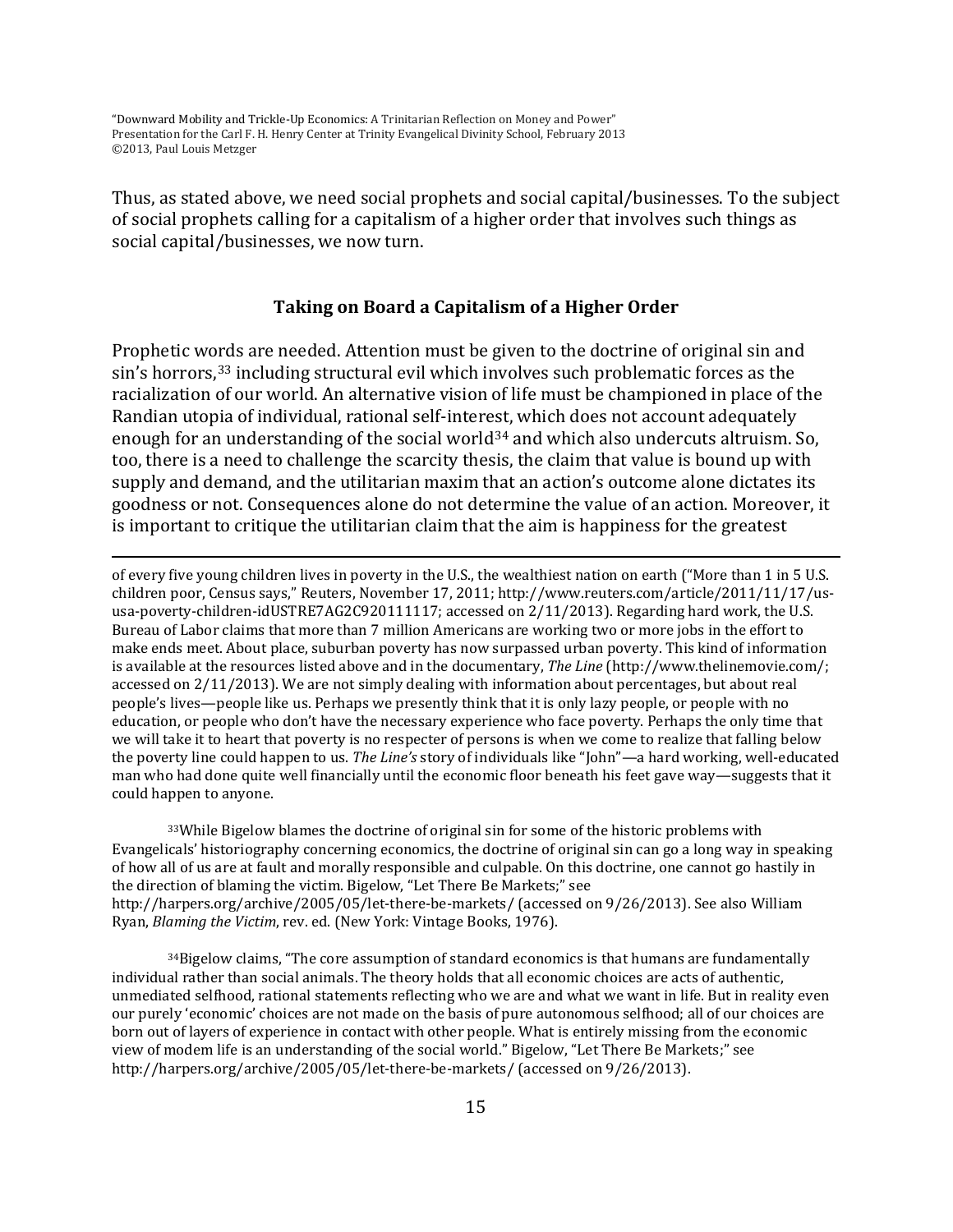number of people. This utilitarian approach to ethics often (consciously or unconsciously) leaves the poor and marginalized out of the picture in favor of white supremacy. We must guard against white supremacy theology and speak out in favor of equity and justice for all, which will entail a capitalism of a higher order.

In a 2006 interview with *America: The National Catholic Review*, James Cone called on white Protestant and Catholic theologians to speak out on white supremacy, claiming that white theologians remained largely silent on the subject. He reasoned that "white supremacy is more deeply entrenched now than that it was in the 1960's and early 1970's." People were more cognizant of it then due to the work of Dr. King and others. The church's finest hour in addressing racism was at that time. Cone adds,

But now, having confronted it years ago, they think they have made the racial situation better, whereas in some ways it is worse. It is like a new form of racism, in that it accepts the tokenism of a few blacks in churches, educational institutions and government in order to make people think everything is fine on the racial front. But just look at the statistics about the African-American community with regard to imprisonment, health care, education and employment. We are worse off today in areas like these. So I want to challenge white theologians and their churches to speak out in a sustained and prophetic way about racial injustice.<sup>[35](#page-14-1)</sup>

White Evangelical theologians and churches can learn a lot from fellow Evangelical Dr. John M. Perkins, who preaches and teaches that handouts do not help restore people's dignity. Nor a system that keeps people down. He teaches that people should work and work hard. He also teaches that the government should work hard for the people in need to help them move toward sustainability. Perkins calls on the government and investors and communities to make it possible for the poor to own the economic pond.[36](#page-15-0) In this way, we move beyond holding onto a sense of entitlement—whereby we are entitled to positions of power in our community-building exercises and transactions—to surrendering unwarranted ownership of the title so that others can rightfully take the credit.

<span id="page-15-1"></span>What does ownership of the pond by the poor look like? It is not enough to give hungry people fish to eat; nor is it enough to teach them how to fish. Perkins says that the "give people a fish and they'll eat for a day" line was the motto of 1960s community development, and the "teach people to fish and they'll eat for a lifetime" line was the 1970s

<sup>35&</sup>quot;Theologians and White Supremacy: An Interview with James H. Cone," in *America: The National Catholic Review*, [November](http://americamagazine.org/toc-past/2006-11-20) 20, 2006 (http://americamagazine.org/node/147942; accessed on 2/9/2013).

<span id="page-15-0"></span><sup>36</sup>See such works of his as *Beyond Charity: The Call to Christian Community Development* (Grand Rapids: Baker Books, 1993); John M. Perkins, *With Justice for All*, with a foreword by Chuck Colson (Ventura: Regal Books, 1982); see the section entitled "The Strategy," which includes chapters 6-18.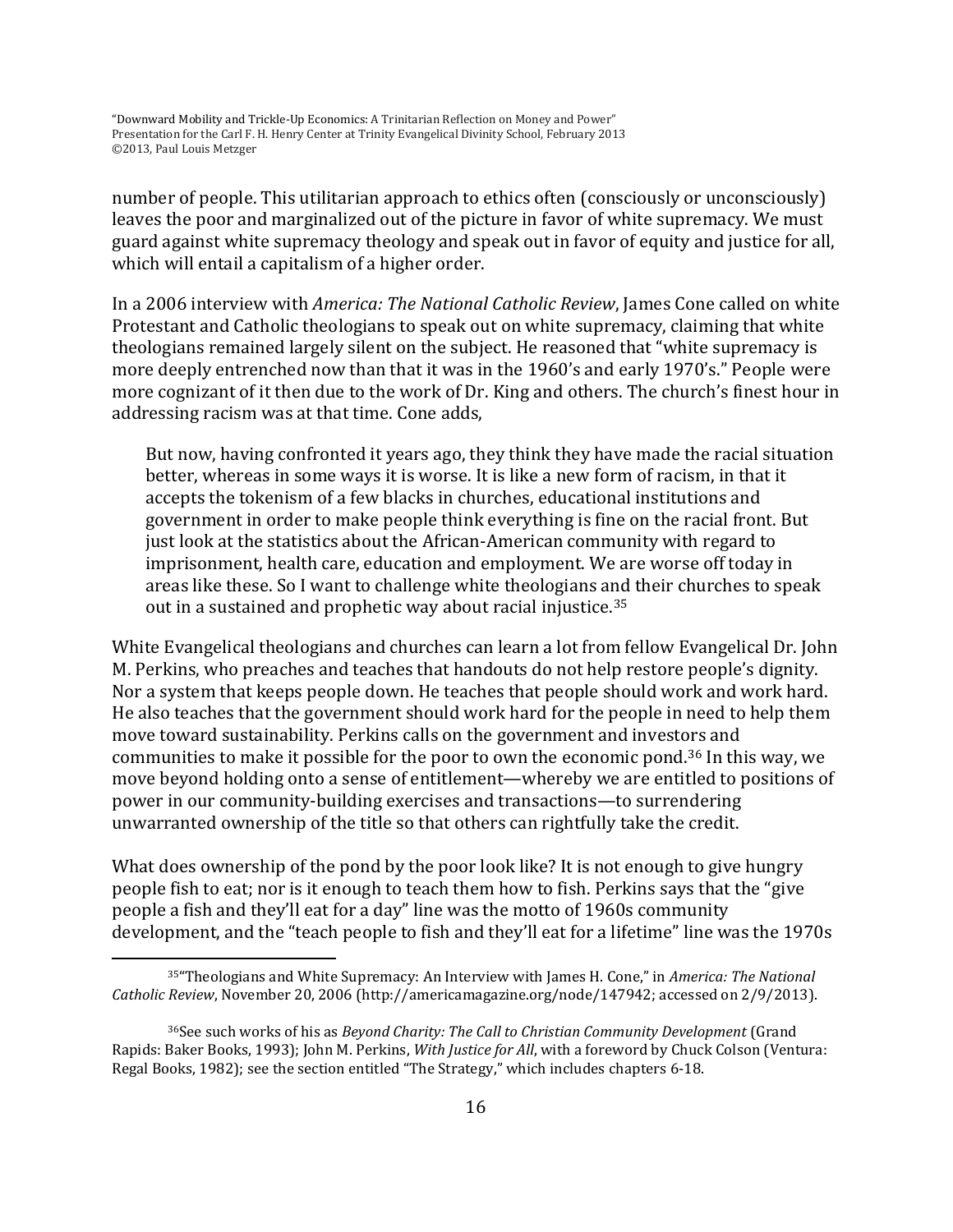motto. Though the latter is a marked improvement on the former, neither one goes far enough to meet the "enormous challenges of the urban poor today." For Perkins, the approach needed today involves asking the question, "Who owns the pond?" He goes on to say: "The fact that young men felt no remorse for torching businesses in their own community during the Los Angeles riots indicates how little was at stake in their eyes. I imagine they would have felt differently if these businesses had been owned by neighbors, family members, and friends."[37](#page-15-1)

Ownership is not simply a matter of owning the title; it is also about ensuring that the poor with whom we become partners in rebuilding communities have a sense of accomplishment. We can accomplish many things in life if we don't care who gets the credit. The key to explosive and long-term community-development vitality is to ensure that the people in a depressed community fully believe that they are responsible for repairing the foundations and walls of their community. Perkins gets at this idea when he quotes a Chinese poem:

Go to the people Live among them Learn from them Love them Start with what they know Build on what they have: But of the best leaders When their task is done The people will remark "We have done it ourselves."[38](#page-16-0)

<span id="page-16-2"></span>We all have a share in God's estate. As a result, Christians and churches can work together in particular areas of need; that is, affluent and poor churches can together take ownership of depressed communities.[39](#page-16-1) Following Perkins's lead, churches can help form "local

<sup>37</sup>Perkins, *Beyond Charity*, 119.

<span id="page-16-0"></span><sup>38</sup>Chinese poem as quoted in John M. Perkins, "What Is Christian Community Development?" in John M. Perkins, *Restoring At-Risk Communities: Doing It Together and Doing It Right* (Grand Rapids: Baker Books, 1995), p. 18.

<span id="page-16-1"></span><sup>39</sup>Pastor Mark DeYmaz talks about churches being involved in significant community transformation in *[Real Community Transformation: From Rhetoric to Results for the Glory of God](http://leadia.tv/Leadia/?p=450)*, a Leadia production at the Leadership Network

<sup>(</sup>http://leadnet.org/blog/post/mark\_deymaz\_talks\_about\_real\_community\_transformation; accessed on 2/11/2013).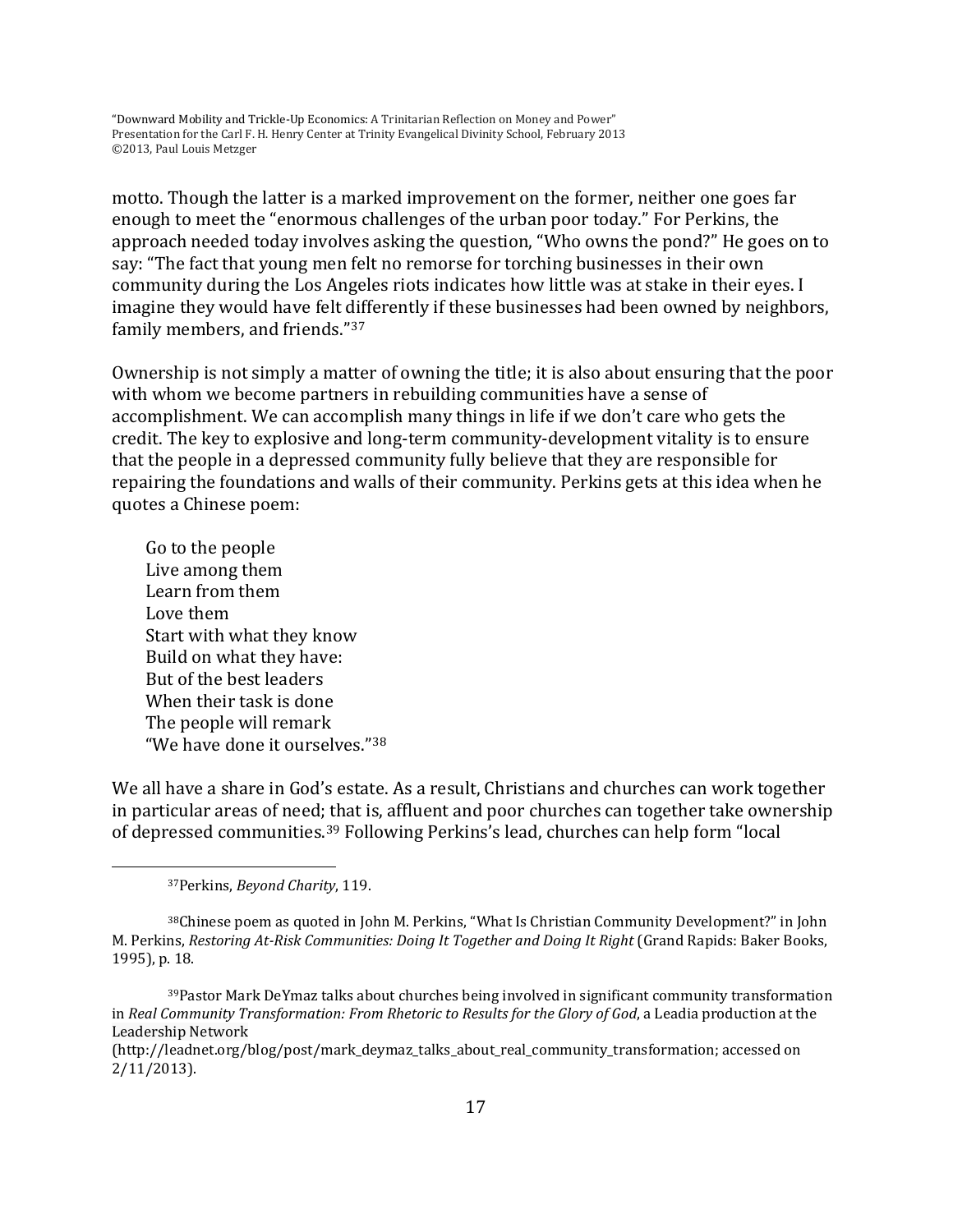enterprises that meet local needs and employ indigenous people."[40](#page-16-2) This will involve giving the poor the capital they need (and cannot get due to recurring redlining) to take ownership of property and keep the money in the community. Churches can also become partners together to foster ownership of businesses among the local people. Such actions will mean giving wealthy individuals the opportunity to invest in something of greater value than the stock market. For as Jesus said, whatever you do for the least of his brothers, you do it for him (Matthew 25:40).

The John M. Perkins Foundation<sup>[41](#page-17-0)</sup> and the Christian Community Development Association[42](#page-17-1) also provide models of people and organizations coming alongside and working among the poor so that they can also take ownership of their economic futures rather than be dependent on charity and terrorized by poverty.

Muhammad Yunu[s's](#page-17-3) work,<sup>[43](#page-17-2)</sup> while criticized and under scrutiny in his home country, is a sterling example<sup>44</sup> of the kind of program that needs to be implemented in various quarters among the poor around the world. Yunus champions social businesses. A social business is "designed to meet a social goal." He goes on to say that a social business

pays no dividends. It sells products at prices that make it self-sustaining. The owners of the company can get back the amount they've invested in the company over a period of time, but no profit is paid to investors in the form of dividends. Instead, any profit made stays in the business—to finance expansion, to create new products or services, and to do more good for the world.[45](#page-17-4)

The driving, motivating force behind the market for Christians should not be to acquire greater wealth but to redistribute the wealth and resources acquired so as to benefit all people, especially the poor (Pope John Paul II makes a similar claim in his critique of the

<span id="page-17-0"></span> $\overline{\phantom{a}}$ 

42www.ccda.org (accessed on 2/9/2013).

[43www.muhammadyunus.org](http://www.muhammadyunus.org/) (accessed on 2/9/2013).

<span id="page-17-4"></span><span id="page-17-3"></span><span id="page-17-2"></span><span id="page-17-1"></span>44Liam Black, "Muhammad Yunus: the model social enterprise leader?" in *Guardian Professional*, September 12, 2012 (https://socialenterprise.guardian.co.uk/en/articles/social-enterprisenetwork/2012/sep/12/muhammad-yunus-social-enterprise-leader?CMP; accessed on 2/9/2013).

45Yunus with Weber, *Creating a World Without Poverty*, p. xvi.

<sup>40</sup>Perkins, *Beyond Charity*, p. 120.

<sup>41</sup>www.jmpf.org (accessed on 2/9/2013).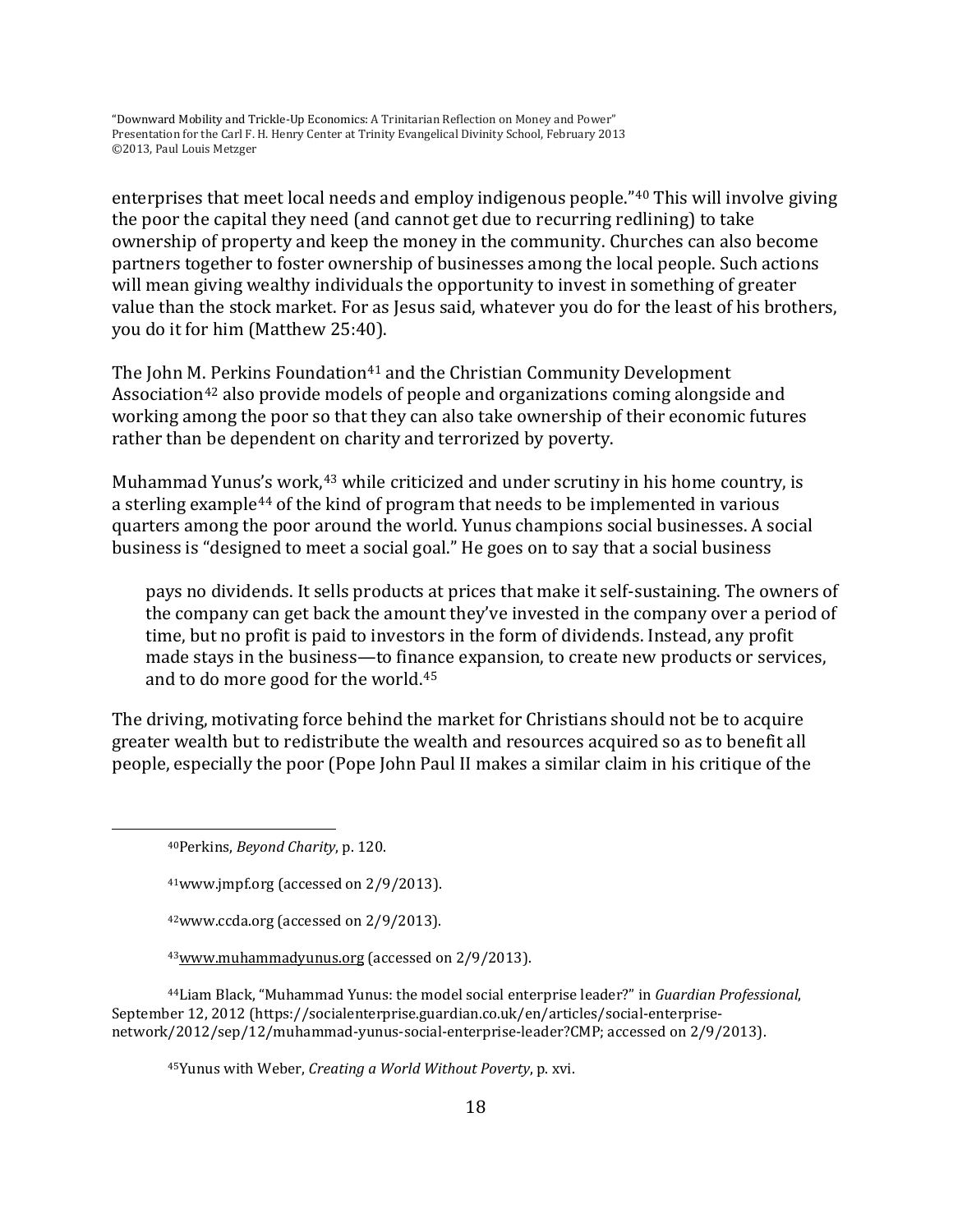free market in *Centesimus Annus*, 1989).[46](#page-17-3) We need to consider more ways to establish micro-enterprises among the poor. Such enterprises do not use people to build the economy, but rather build the economy around people, especially those most vulnerable, assisting them in moving toward sustainability in their communities.

# **Taking Hold of the City of God**

At the outset of this essay, mention was made of Carl F. H. Henry's lament that an otherworldly and world-resistant Fundamentalism could not give rise to a contemporary version of Augustine's *City of God.* Nor can a worldly Evangelicalism, as James Montgomery Boice argued. Let the words of their and our Evangelical forebear, Jonathan Edwards, in *The Great Awakening*, lead the way in calling us to a vision of a capitalism of a higher order, and call us to live in view of the day when the city of God becomes the city of the new humanity.

Edwards's words in *The Great Awakening* refer back to the heads of Israel's tribes, who contributed their wealth to build the tabernacle in Exodus 35:21-29: "These are the days of erecting the tabernacle of God amongst us." Just as the goldsmiths and merchants rebuilt Jerusalem's wall (Nehemiah 3:22), so the days are "not very far off, when the sons of Zion shall come from far, bringing their silver and their gold with them" to God and the "Holy One of Israel,"

. . . when the merchants of the earth shall trade for Christ more than for themselves, and their merchandise and hire shall be holiness to the Lord, and shall not be treasured or laid up for posterity, but shall be for them that dwell before the Lord, to eat sufficiently, and for durable clothing; and when the ships of Tarshish shall bring the wealth of the distant parts of the earth, to the place of God's sanctuary, and to make the place of his feet glorious. . . . The days are coming, when the great and rich men of the world shall bring their honor and glory into the church, and shall as it were strip themselves, to spread their garments under Christ's feet, as he enters triumphantly into Jerusalem. . .[47](#page-18-1)

<span id="page-18-0"></span>Will the merchants of the various churches rise up in solidarity to overcome the market forces, to contribute their wealth to build the tabernacle? Will the sons and daughters of Zion rebuild the city wall, and will the merchants trade more for the selfless Christ than for

<span id="page-18-2"></span><sup>&</sup>lt;sup>46</sup>http://www.vatican.va/holy\_father/john\_paul\_ii/encyclicals/documents/hf\_jpii\_enc\_01051991\_centesimus-annus\_en.html (accessed on 2/9/13).

<span id="page-18-1"></span><sup>47</sup>Jonathan Edwards, *The Great Awakening,* ed. C. C. Goen (New Haven: Yale University Press, 1972), pp. 514-15.